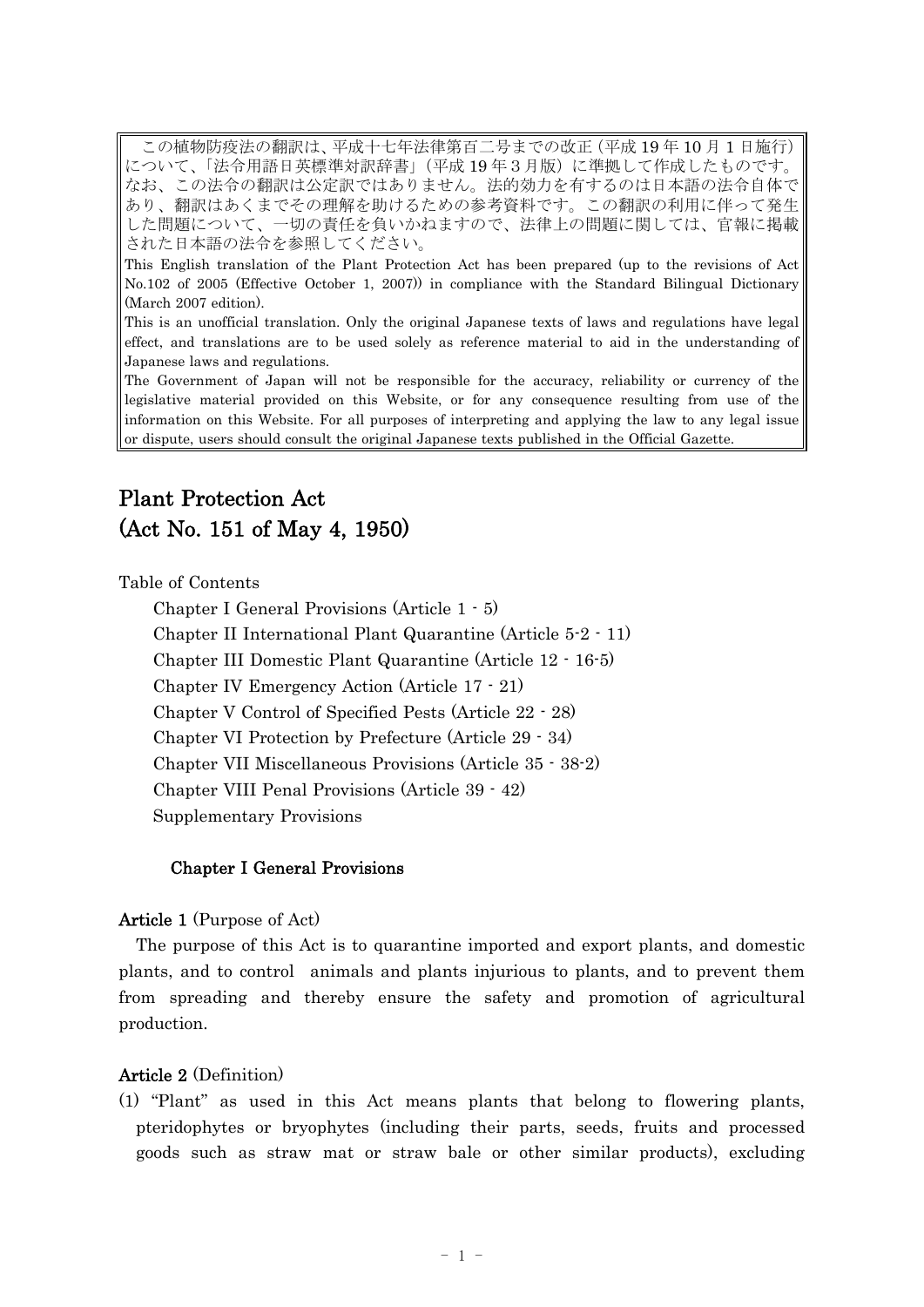injurious plants under the following paragraph.

- (2) "Injurious plant" as used in this Act means fungus, slime mold, bacterium, parasitic plant and virus that are injurious to useful plants directly or indirectly.
- (3) "Injurious animal" as used in this Act means insect, arthropod such as mite, invertebrate such as nematode, or vertebrate that are injurious to useful plants.
- (4) "Pest forecasting program" as used in this Act means program carried out for the purpose of timely and economical control of injurious plants or injurious animals by surveying the multiplication of injurious plants or injurious animals, weather, growth of crops or other, so as to reconnoiter the prevalence of damage to crops caused by injurious animals or injurious plants and to provide persons concerned with information based on such a survey.

### Article 3 (Plant Protection Officer and Plant Protection Staff)

- (1) A plant protection officer shall be established in the Ministry of Agriculture, Forestry and Fisheries for the purpose of engaging in the quarantine or control set forth in this Act,
- (2) Plant protection staff may be established in the Ministry of Agriculture, Forestry and Fisheries for assisting work of quarantine or control conducted by the plant protection officer.
- (3) The plant protection staff shall be a part-time employee.

### Article 4 (Authority of Plant Protection Officer)

- (1) In the event that the plant protection officer considers that there are plants, containers or packages to which injurious animals or injurious plants could be attached, he/she may enter sites, storage places, warehouses, offices, vessels, vehicles or aircraft, and inspect such plants, containers, packages or other, question the persons concerned, or collect such plants, containers or packages without compensation, up to a minimum quantity that is necessary for inspection.
- (2) In the event that the plant protection officer decides as a result of the inspection pursuant to the provision of the preceding paragraph that there are injurious animals or injurious plants and that it is necessary to perform disinfestation or prevent their spread, he/she may order persons who own or administrate such plants, containers or packages, sites, storage places, warehouses, offices, vessels, vehicles or aircraft to disinfect them.
- (3) In the case of the preceding paragraph, the provision of paragraph 1 of Article 20 shall apply mutatis mutandis.
- (4) The authority of on-site inspection, questions and collections pursuant to the provision of paragraph 1 shall not be construed as being part of a criminal investigation.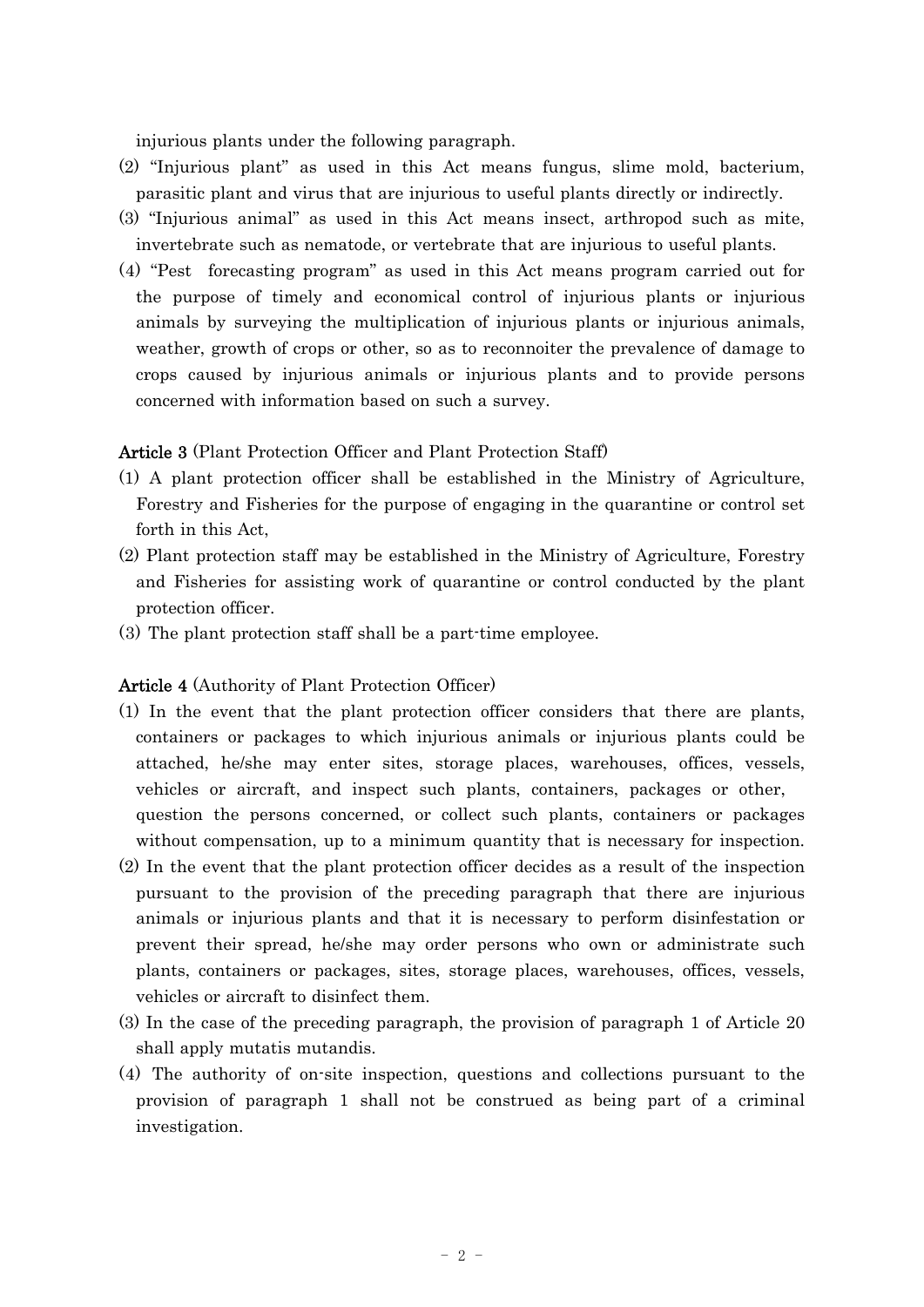Article 5 (Carrying of Identification Card and Uniform)

- (1) When a plant protection officer or a plant protection staff executes his/her duties under this Act, he/she shall carry his/her identification card that shows his/her status, and shall produce it when he/she exercises authority pursuant to the provision of paragraph 1 of the preceding Article, or when he/she is so requested by the person concerned.
- (2) The uniform of the plant protection officer shall be specified by the Minister of Agriculture, Forestry and Fisheries.

# Chapter II International Plant Quarantine

# Article 5-2 (Quarantine Pest)

- (1) "Quarantine Pest" as used in this Chapter means injurious animals or injurious plants that could do harm to useful plants in case of spreading, and are provided for in the Ordinance of the Ministry of Agriculture, Forestry and Fisheries as those that fall under any of the following categories:
	- (i) A pest not confirmed to present in Japan.
	- (ii) A pest present in a part of Japan and for which pest outbreak forecasting program and other measures necessary for control is being officially undertaken by the national government;.
- (2) In the event that the Minister of Agriculture, Forestry and Fisheries intends to provide an Ordinance of the Ministry of Agriculture, Forestry and Fisheries pursuant to the provision of the preceding paragraph, he/she shall hold a public hearing in advance and hear the opinion of interested persons and persons with relevant knowledge and experience.

# Article 6 (Restrictions on Importation)

- (1) Imported plants (excluding plants that are not used for cultivation and provided for in the Ordinance of the Ministry of Agriculture, Forestry and Fisheries as those with little possibility of Quarantine Pests being attached: hereinafter the same shall apply in this paragraph and the following paragraph) and their containers or packages shall not be imported, except for those to which a phytosanitary certificate, or its copy, issued by a governmental organization of the exporting country is attached, which states to the effect that it is confirmed or believed that a Quarantine Pest is not attached to them as a result of inspection by such organization; however, this shall not apply to the following plants and their containers or packages:
	- (i) Plants and their containers or packages that are imported from countries having no governmental organizations for plant quarantine, for which particularly careful inspection is carried out pursuant to the provision of this Chapter;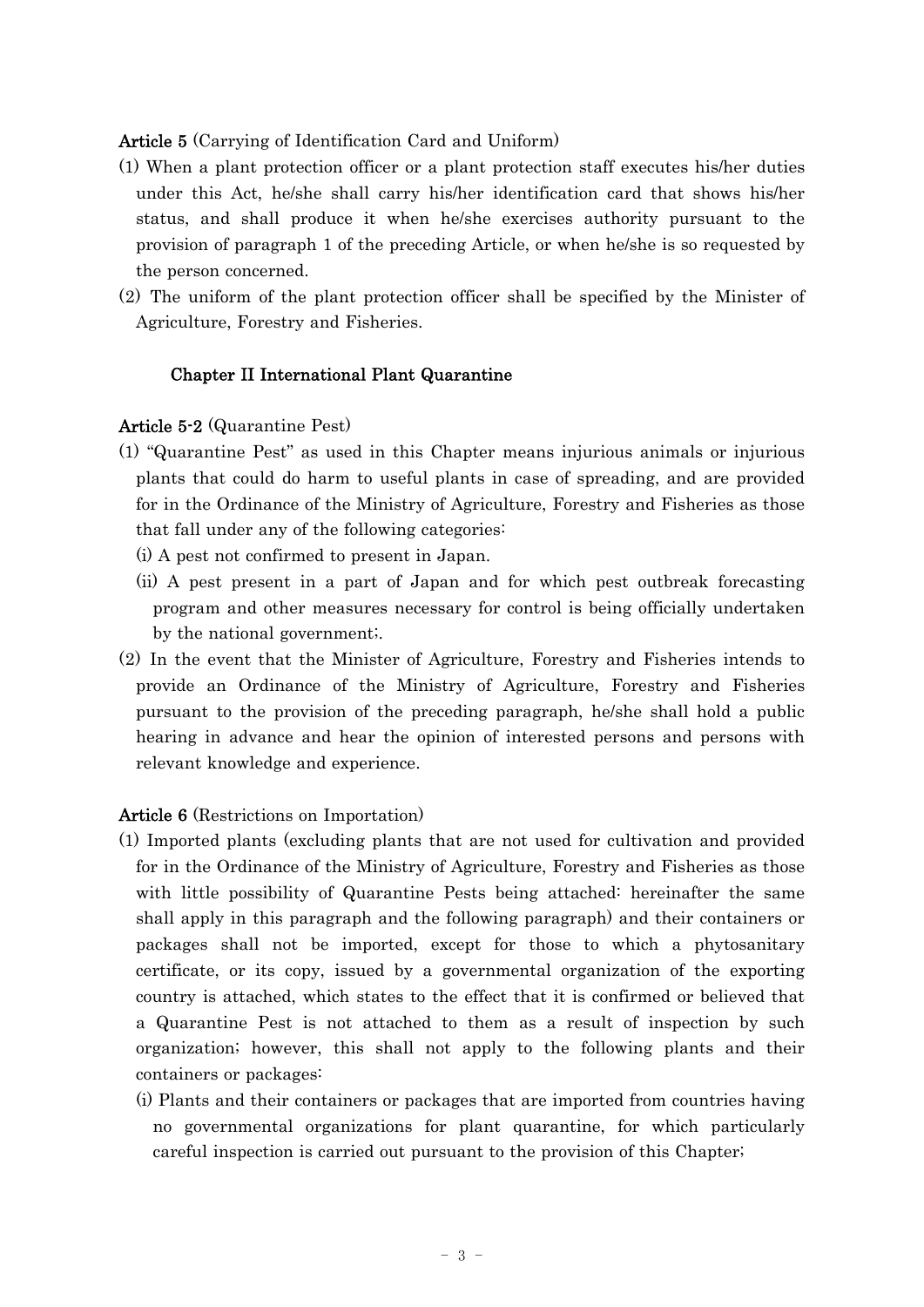- (ii) Plants and their containers or packages that are imported from countries provided for in the Ordinance of the Ministry of Agriculture, Forestry and Fisheries, for which matters to be stated in the phytosanitary certificate or its copy are transmitted from the governmental organization of such countries to an electronic computer used by the plant protection station (including input and output devices) by way of a telecommunications line and are recorded in a file stored in such electronic computer.
- (2) Plants sent from areas provided for in the Ordinance of the Ministry of Agriculture, Forestry and Fisheries, for which it is provided for in the Ordinance of the Ministry of Agriculture, Forestry and Fisheries that they need to be inspected at their place of cultivation for the purpose of properly executing the inspection pursuant to the provision of paragraph 1 of Article 8, shall not be imported except for those to which an inspection certificate, or its copy, issued by a governmental organization of the exporting country is attached, which states to the effect that it is confirmed or believed that a Quarantine Pest provided for in the Ordinance of the Ministry of Agriculture, Forestry and Fisheries is not attached to them as a result of the inspection carried out by such organization at their place of cultivation. In this case, the provision of the proviso of said paragraph (excluding item (i)) shall apply mutatis mutandis.
- (3) Plants and import-prohibited articles listed in paragraph 1 of the following Article shall not be imported at any place other than ports and airports provided for in the Ordinance of the Ministry of Agriculture, Forestry and Fisheries, except for cases in which they are imported as postal items.
- (4) Plants and import-prohibited articles listed in paragraph 1 of the following Article shall not be imported as small packages and postal items other than parcel post or correspondence mail set forth in paragraph 3 of Article 2 of the Act Concerning Service of Correspondence by Private Proprietors (Act No. 99 of 2002) (referred to in the following paragraph as the "Correspondence Mail").
- (5) Any person who has received plants or import-prohibited articles listed in paragraph 1 of the following Article as small packages and postal items other than parcel post or Correspondence Mail shall notify the plant protection station without delay with the actual item attached.
- (6) In the event that the Ordinance of the Ministry of Agriculture, Forestry and Fisheries under the main clause of paragraph 1 or paragraph 2 is provided for, the provision of paragraph 2 of the preceding Article shall apply mutatis mutandis.

# Article 7 (Prohibition on Importation)

(1) Any person shall not import goods listed in the following (hereinafter referred to as the "import-prohibited article"); however, this shall not apply if the permission of the Minister of Agriculture, Forestry and Fisheries is obtained for use in test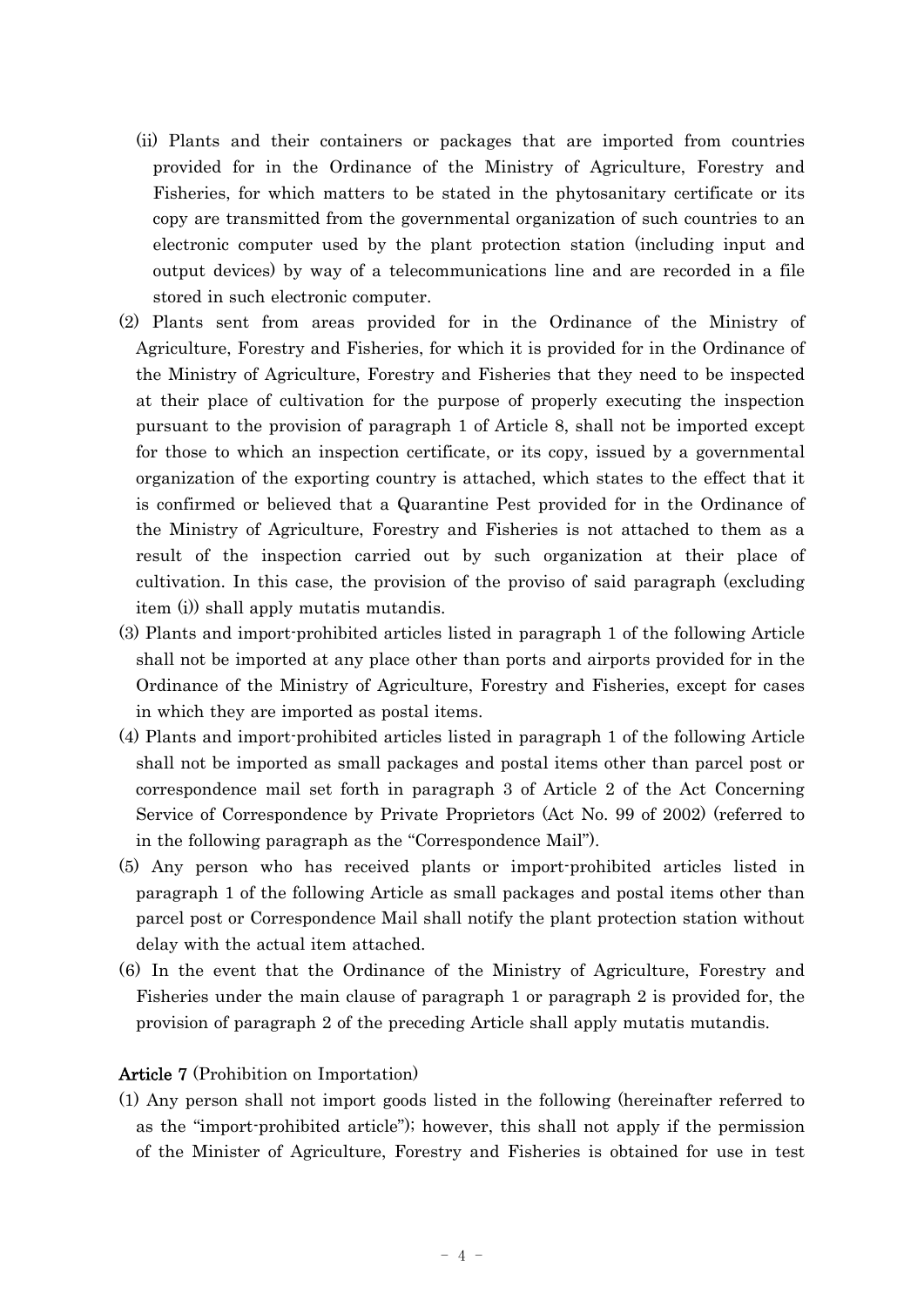and research and for other special purposes provided for in the Ordinance of the Ministry of Agriculture, Forestry and Fisheries:

- (i) Plants that are sent from areas provided for in the Ordinance of the Ministry of Agriculture, Forestry and Fisheries or those sent by way of such areas and which are provided for in the Ordinance of the Ministry of Agriculture, Forestry and Fisheries;
- (ii) Quarantine Pests;
- (iii) Soil or plants to which soil is attached;
- (iv) Containers or packages of goods listed in each of the foregoing items.
- (2) In the event that permission under the proviso of the preceding paragraph is granted, the importation shall be accompanied by a document which certifies that permission under said paragraph has been granted.
- (3) The method of importation, method of administration after importation and other necessary conditions may be attached to the permission under the proviso of paragraph 1.
- (4) In the event that the Ordinance of the Ministry of Agriculture, Forestry and Fisheries under item (i) of paragraph 1 is provided for, the provision of paragraph 2 of Article 5-2 shall apply mutatis mutandis.

# Article 8 (Inspection of Imported Plants)

- (1) Any person who has imported plants or the import-prohibited articles shall notify the plant protection station of such circumstances without delay and shall receive an inspection by the plant protection officer on whether or not such plants or the import-prohibited articles and their containers or packages violate, as they are in their present state, the provision of paragraphs 1 and 2 of Article 6, whether or not they are the import-prohibited articles and whether or not they contain quarantine pests (excluding quarantine pests designated by the Minister of Agriculture, Forestry and Fisheries: the same shall apply in this Article and the following Article); however, this shall not apply if they have received an inspection pursuant to the provision of paragraph 3 or they are imported as postal items.
- (2) The inspection under the preceding paragraph shall be carried out at the place in the port or airport under paragraph 3 of Article 6 designated by the plant protection officer.
- (3) In the event that the plant protection officer deems necessary, he/she may inspect imported plants and containers or packages in vessels or aircraft prior to importation.
- (4) In the event that Japan Post Holdings Co., Ltd. accepts small packages or parcel post that contain or could be suspected to contain plants or import-prohibited articles at its offices where customs clearance formalities are carried out, it shall notify the plant protection station of such circumstances without delay.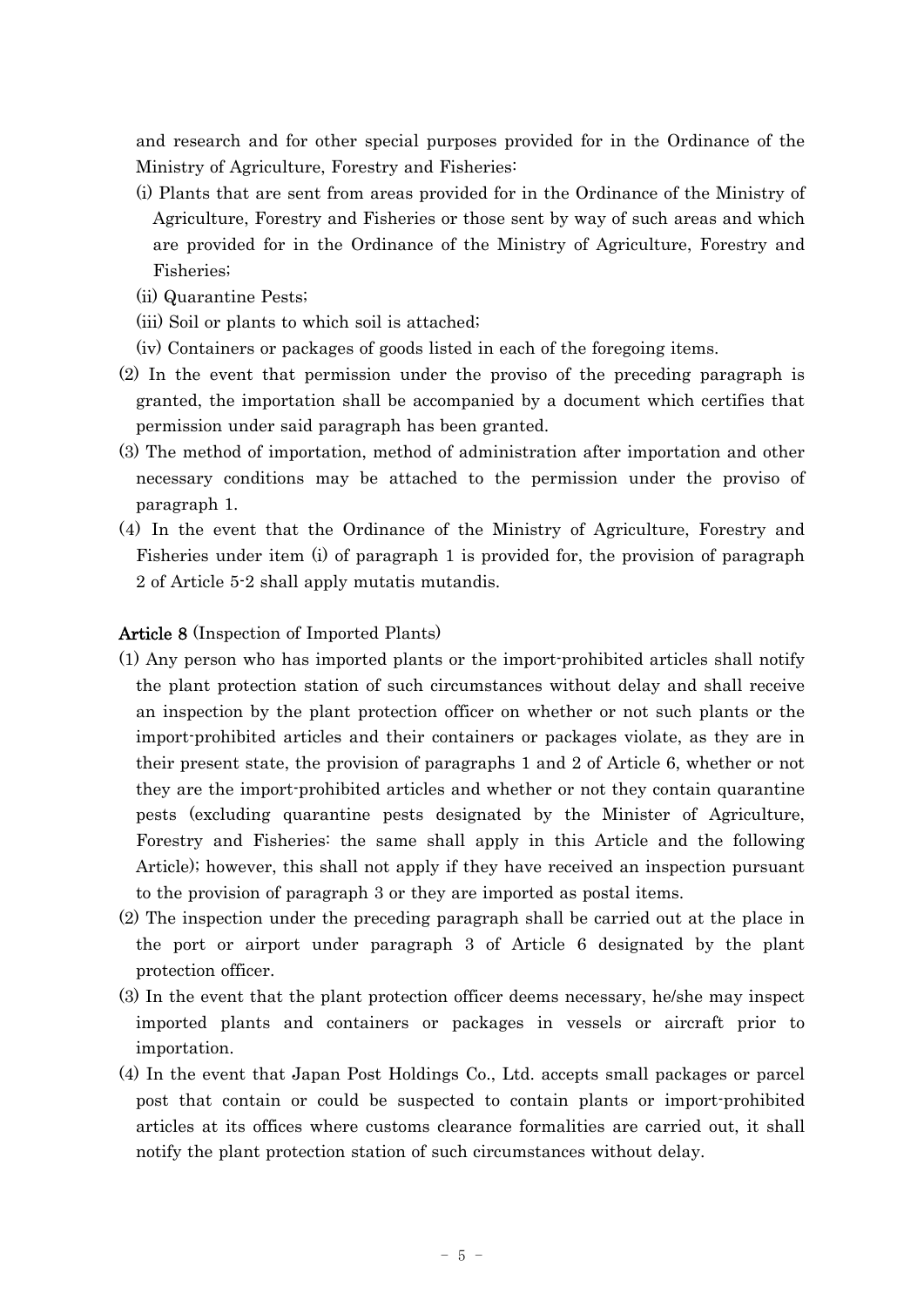- (5) When notice under the preceding paragraph is given, the plant protection officer shall inspect the small packages or parcel post under said paragraph. In this case, if it is necessary for the inspection, such postal items may be opened in the presence of employees of Japan Post Holdings Co., Ltd.
- (6) Any person who has received small packages or parcel post that have not received an inspection under the preceding paragraph and that contain plants, shall notify the plant protection station of such circumstances with such postal items without delay and shall receive an inspection by the plant protection officer.
- (7) With regard to seeds and seedlings provided for in the Ordinance of the Ministry of Agriculture, Forestry and Fisheries, if the plant protection officer still deems it necessary to judge, after the inspection pursuant to the provision of paragraphs 1, 3 and 5 or the preceding paragraph, whether or not Quarantine Pests are present, he/she may order the owner of such plants to carry out an isolated culture and may inspect them at the place of cultivation or may carry out an isolated culture for himself/herself as provided for in the Ordinance of the Ministry of Agriculture, Forestry and Fisheries.

Article 9 (Action such as destruction or disinfection.)

- (1) In the event that a Quarantine Pest is found as a result of the inspection pursuant to the preceding Article, the plant protection officer shall disinfect or destroy such plants and containers or packages, or shall order the person who owns or administrates them to disinfect or destroy them in the presence of the plant protection officer.
- (2) The plant protection officer may destroy plants and containers or packages that have been imported in violation of the provision of paragraph 1 through to paragraph 5 of Article 6, or paragraph 1 or 6 of Article 8, or may order the person who is in possession of them to destroy them in the presence of the plant protection officer. In the event of a violation against the order of isolated culture pursuant to the provision of paragraph 7 of Article 8, the same shall apply to plants pertaining to such violation.
- (3) In the event that there are the import-prohibited articles imported in violation of the provision of Article 7, the plant protection officer shall destroy them.
- (4) In the event that the plant protection officer judges, as a result of the inspection pursuant to the preceding Article, that such plants and containers or packages do not violate the provision of paragraphs 1 and 2 of Article 6, do not fall under the Prohibited Imports nor contain any Quarantine Pests, he/she shall certify that they pass the inspection.

# Article 10 (Inspection of Exporting Plants)

(1) Any person who intends to export plants and their containers or packages for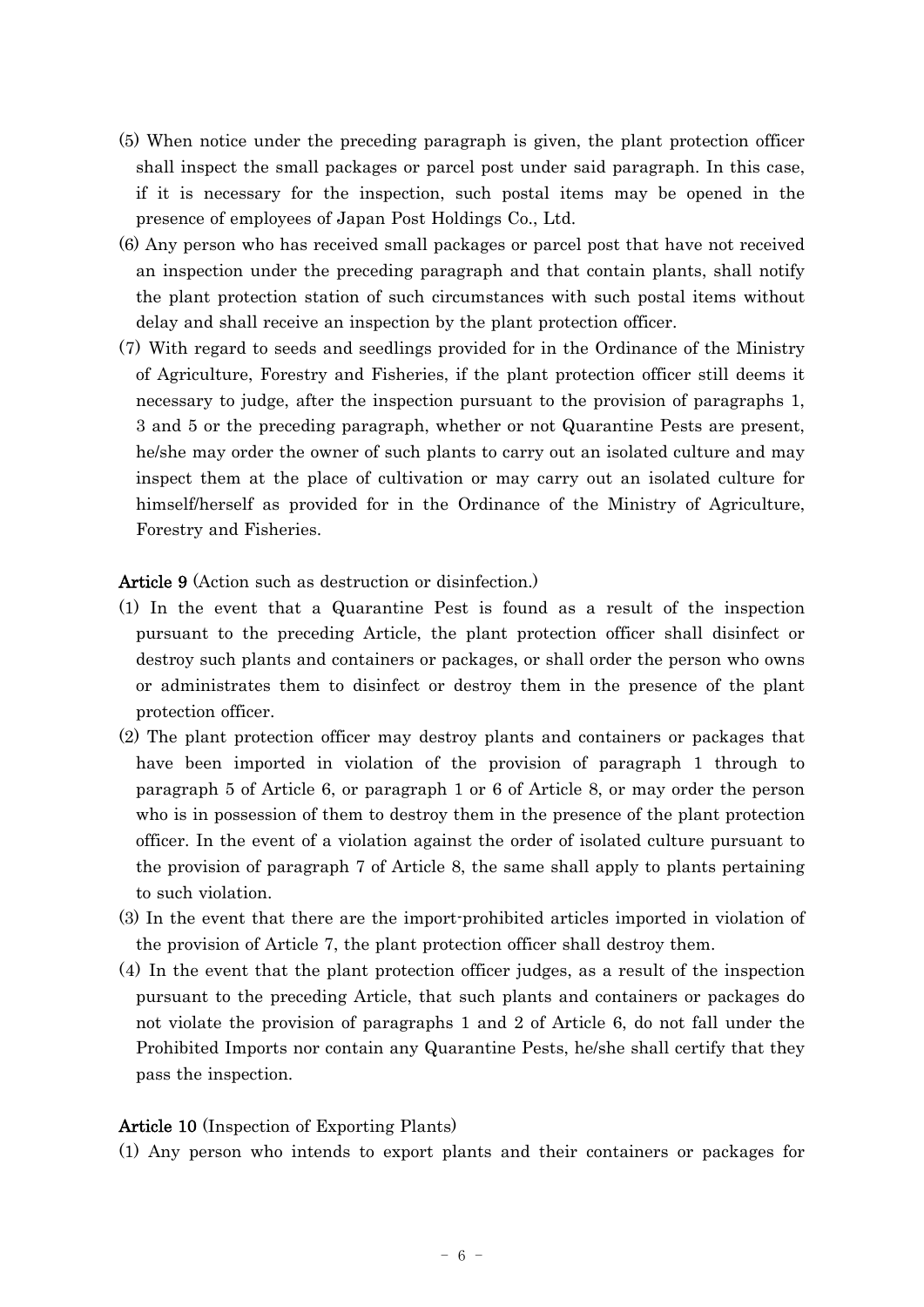which an importing country requires an inspection certificate of an exporting country when they are imported, shall receive an inspection of the plant protection officer to the effect that such plants and their containers or packages conform to the requirements of such importing country and shall not export them unless they pass such inspection.

- (2) The inspection under the preceding paragraph shall be carried out at the plant protection station; however, in the event that the plant protection officer deems necessary, the inspection may be carried out at the location of such plants.
- (3) Plants for which the importing country requires an inspection at the place of cultivation when they are imported and other plants provided for in the Ordinance of the Ministry of Agriculture, Forestry and Fisheries, shall not receive an inspection under paragraph 1 unless they are inspected by the plant protection officer at the place of cultivation in advance and pass such inspection.
- (4) In the event that it is necessary to comply with the request of the importing country, the plant protection officer may further inspect the plants etc. that have received an inspection under paragraph 1.

# Article 11 (Provisions for Delegation)

- (1) In addition to what is provided for in this Chapter, the procedures and method of inspection, and the standards for dispositions that are rendered on the basis of the result of the inspection, shall be prescribed and publicly announced by the Minister of Agriculture, Forestry and Fisheries.
- (2) In the case of the preceding paragraph, the provision of paragraph 2 of Article 5-2 shall apply mutatis mutandis.

# Chapter III Domestic Plant Quarantine

# Article 12 (Domestic Quarantine)

For the purpose of preventing the spread of injurious animals or injurious plants that are newly introduced in Japan or that already occur in a part of Japan, the Minister of Agriculture, Forestry and Fisheries shall execute the quarantine pursuant to the provision of this Chapter.

### Article 13 (Inspection of Seeds and Seedlings)

(1) Persons who produce plants that are designated by the Minister of Agriculture, Forestry and Fisheries and are used for propagation (hereinafter referred to as "Designated Seeds and Seedlings") (hereinafter referred to as "Seed and Seedling Producer"), shall receive inspections of the plant protection officer annually in respect of the Designated Seeds and Seedlings produced by them at the place, and during the period, of cultivation.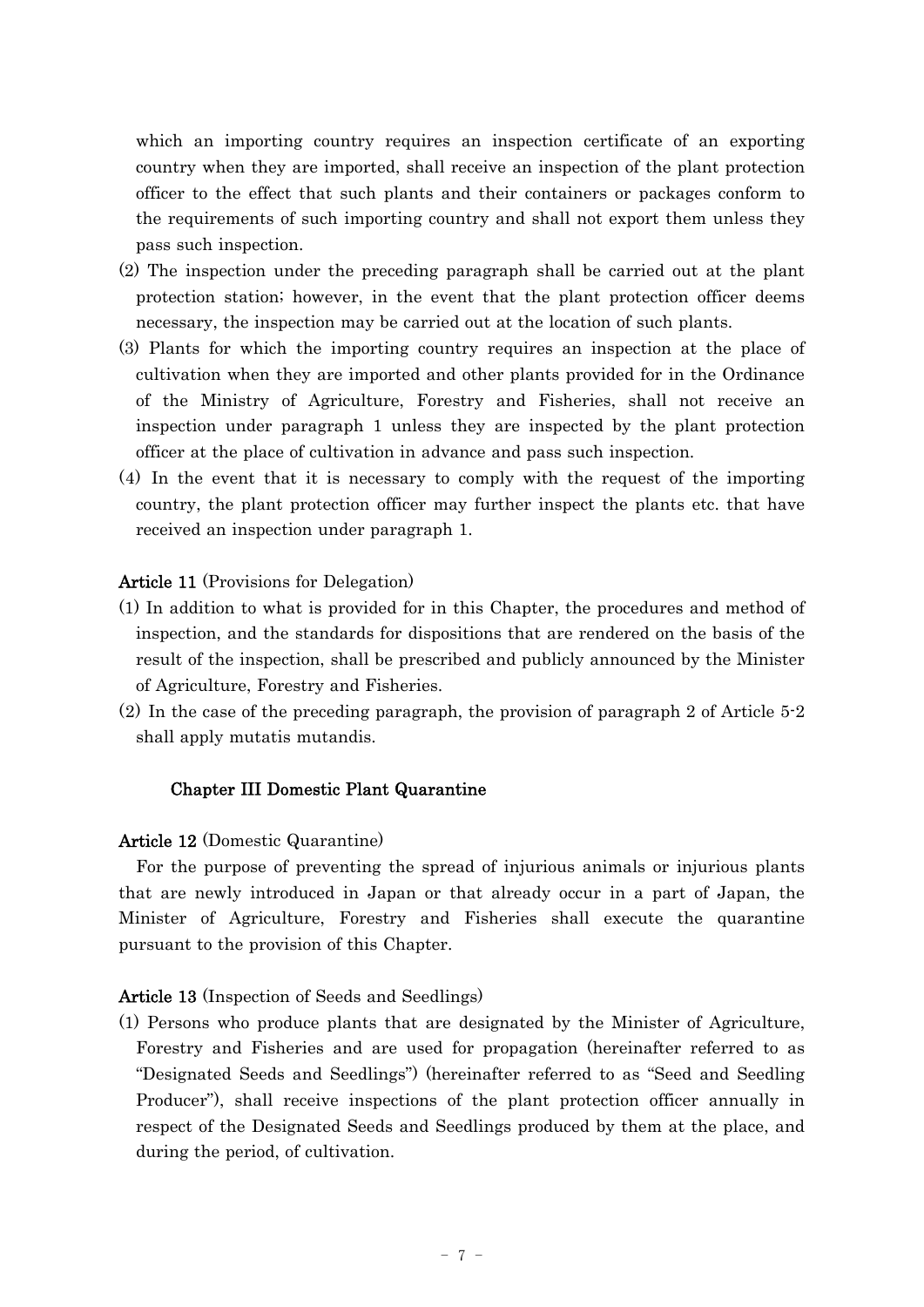- (2) In the event that the plant protection officer considers that the purpose of disinfestation or prevention of spread of injurious animals or injurious plants cannot be achieved solely by inspection under the preceding paragraph, he/she may also carry out an inspection of the Designated Seeds and Seedlings prior to cultivation or after harvesting,.
- (3) In the event that the plant protection officer considers, based on the result of the inspection pursuant to the provision of paragraph 1 or the preceding paragraph, that there are no injurious animals or injurious plants designated by the Minister of Agriculture, Forestry and Fisheries in the Designated Seeds and Seedlings, he/she shall issue a certificate to such Seed and Seedling Producer.
- (4) Designated Seeds and Seedlings shall not be assigned, commissioned to assign nor transferred outside the prefecture to which the place of cultivation, where such inspection has been received, except for those to which a certificate under the preceding paragraph, its authentic copy or extract copy issued by the plant protection officer is attached.
- (5) In the event that the plant protection officer considers as a result of the inspection pursuant to the provision of paragraph 1 or 2 that there are injurious animals or injurious plants under paragraph 3, he/she shall suspend the inspection and instruct matters, which he/she deems necessary for disinfestation of such injurious animals or injurious plants or prevention of their spread, to such Seed and Seedling Producer orally or in writing.
- (6) In the event that the Seed and Seedling Producer who has received the instruction under the preceding paragraph has undertaken necessary disinfestation and prevention in accordance with such instruction, he/she may apply to the plant protection officer to continue the inspection set forth in paragraph 1 or 2 in respect of such Designated Seeds and Seedlings.
- (7) In the event that designation under paragraph 1 is to be made, the provision of paragraph 2 of Article 5-2 shall apply mutatis mutandis.

# Article 14 (Disposition of Dumping)

The plant protection officer may order persons who possess Designated Seeds and Seedlings that are assigned, commissioned to assign or transferred in violation of the provision of paragraph 4 of the preceding Article, to dump them or may dump them himself/herself.

# Article 15 (Collection of Fee and Provisions for Delegation)

(1) The Minister of Agriculture, Forestry and Fisheries may collect a fee, the amount of which is provided for in the Ordinance of the Ministry of Agriculture, Forestry and Fisheries within a scope not exceeding the actual cost of inspection, from persons who receive an inspection pursuant to the provision of paragraph 1 of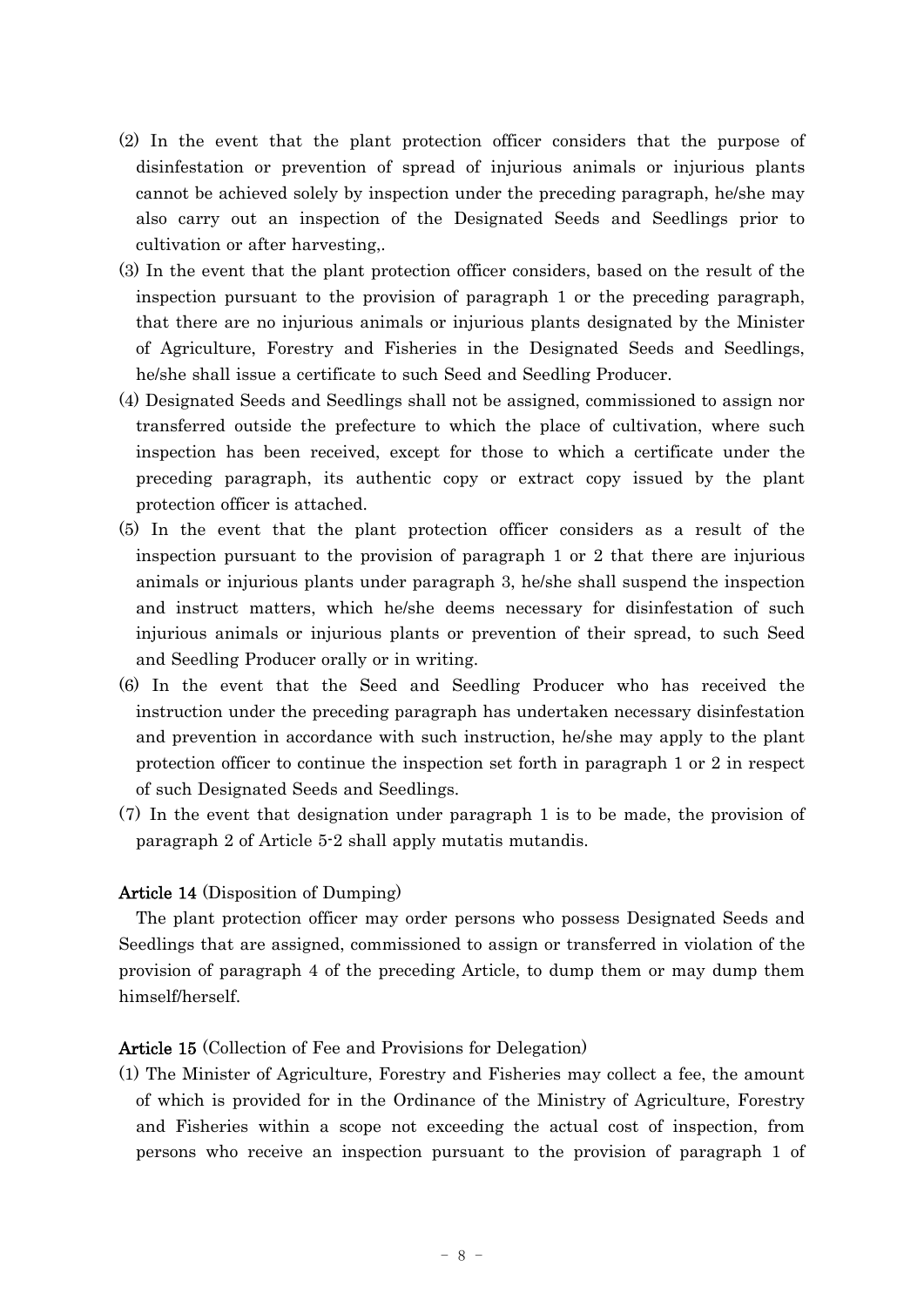Article 13.

(2) The provision of Article 11 shall apply mutatis mutandis to the inspection under paragraph 1 or 2 of Article 13.

# Article 16 (Exclusion from Application)

The provisions of Article 12 through to the preceding Article shall not apply to Designated Seeds and Seedlings listed as follows:

- (i) Designated Seeds and Seedlings that are produced in an area designated by the Minister of Agriculture, Forestry and Fisheries;
- (ii) Designated Seeds and Seedlings that are produced by the prefecture or the National Center for Seeds and Seedlings, Incorporated Administrative Agency, and are inspected by these bodies in accordance with the standards provided for by the Minister of Agriculture, Forestry and Fisheries;
- (iii) Designated Seeds and Seedlings that are produced by the Seed and Seedling Producer within the area of the same prefecture for their own use for breeding.

# Article 16-2 (Restrictions on Transfer of Plants, etc.)

- (1) Plants within an area provided for in the Ordinance of the Ministry of Agriculture, Forestry and Fisheries that are provided for in the Ordinance of the Ministry of Agriculture, Forestry and Fisheries as those for which it is necessary to restrict their transfer to other areas for the purpose of preventing the spread of injurious animals or injurious plants and their containers or packages, shall not be transferred to other areas, except for cases provided for in the Ordinance of the Ministry of Agriculture, Forestry and Fisheries, unless a representation to the effect that the plant protection officer judges, based on the result of an inspection carried out by him/her that no injurious animals or injurious plants are attached, or that he/she has disinfected them in accordance with the standards provided for in the Ordinance of the Ministry of Agriculture, Forestry and Fisheries, is attached to them as provided for in the Ordinance of the Ministry of Agriculture, Forestry and Fisheries.
- (2) In the event that the Ordinance of the Ministry of Agriculture, Forestry and Fisheries under the preceding paragraph is to be provided for, the provision of paragraph 2 of Article 5-2 shall apply mutatis mutandis.

# Article 16-3 (Prohibition on Transfer of Plants, etc.)

(1) Plants, injurious animals or injurious plants or soil within an area provided for in the Ordinance of the Ministry of Agriculture, Forestry and Fisheries that are provided for in the Ordinance of the Ministry of Agriculture, Forestry and Fisheries as those for which it is necessary to prohibit their transfer to other areas for the purpose of preventing the spread of injurious animals or injurious plants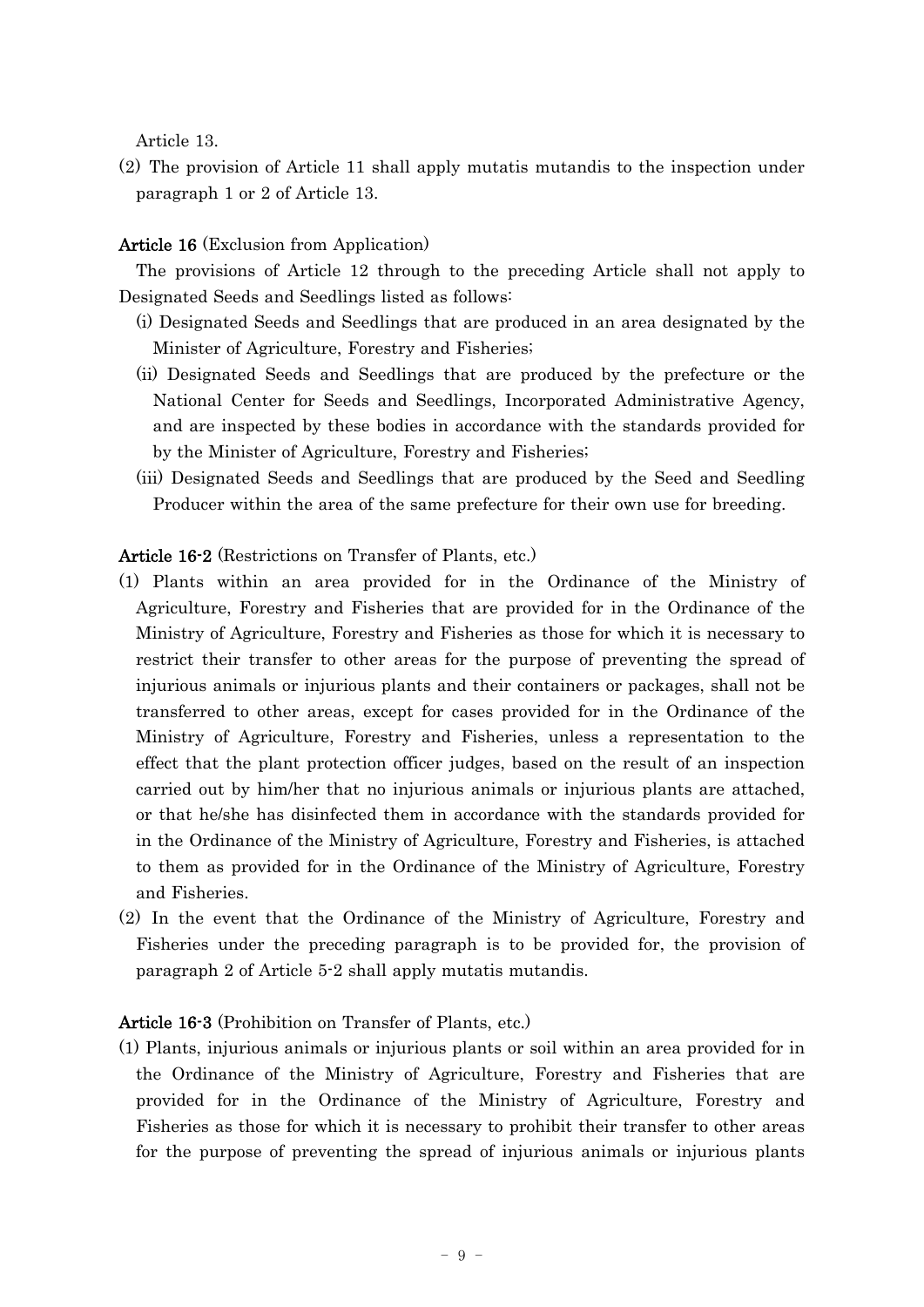and their containers or packages, shall not be transferred to other areas; however, this shall not apply if the permission of the Minister of Agriculture, Forestry and Fisheries is obtained for use in test and research.

(2) In the event that the Ordinance of the Ministry of Agriculture, Forestry and Fisheries under the preceding paragraph is to be provided for, the provision of paragraph 2 of Article 5-2 shall apply mutatis mutandis, and in the case of the proviso of the preceding paragraph, the provision of paragraphs 2 and 3 of Article 7 shall apply mutatis mutandis.

# Article 16-4 (Prohibition on Loading of Vessels and Vehicles)

In the event that the plant protection officer deems necessary for the prevention of the transfer of plants, injurious animals or injurious plants or soil and their containers or packages in violation of the provision of paragraph 1 of Article 16-2 or paragraph 1 of the preceding Article, he/she may order persons who own or administrate these articles not to load nor bring these articles on or in vessels, vehicles or aircraft, or to unload these articles loaded or brought on or in vessels, vehicles or aircraft.

# Article 16-5 (Disposition of Dumping)

The plant protection officer may order persons who possess plants, injurious animals or injurious plants or soil and their containers or packages that have been transferred in violation of the provision of paragraph 1 of Article 16-2 or paragraph 1 of Article 16-3 to dump them, or may dump them for himself/herself.

### Chapter IV Emergency Action

### Article 17 (Control)

- (1) If injurious animals or injurious plants that are newly introduced in Japan or that already occur in a part of Japan could spread and do serious damage to useful plants, or if the export of useful plants could be interfered with by injurious animals or injurious plants, and in the event that the Minister of Agriculture, Forestry and Fisheries deems necessary for their disinfestation or prevention of their spread, he/she shall carry out the control pursuant to the provision of this Chapter; however, this shall not apply if the control for forest pests, etc. is carried out pursuant to the provision specified separately by an act.
- (2) In the event that the Minister of Agriculture, Forestry and Fisheries carries out the control pursuant to the provision of the preceding paragraph, he/she shall notify the following items publicly no later than thirty days prior to the implementation:
	- (i) Area and period for control;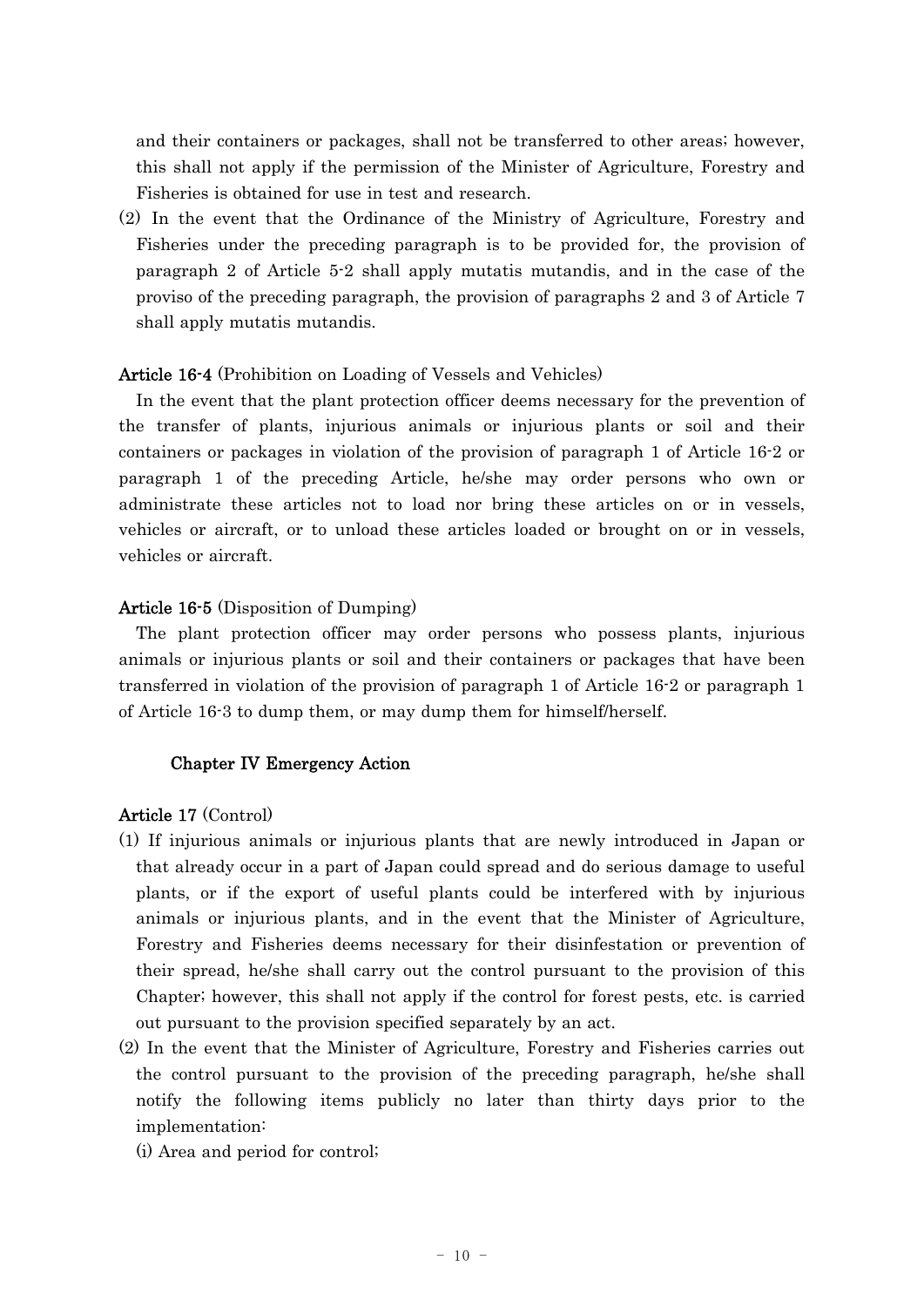- (ii) Kinds of injurious animals or injurious plants;
- (iii) Details of control;
- (iv) Other necessary items.

# Article 18 (Details of Control)

- (1) The Minister of Agriculture, Forestry and Fisheries may issue an order listed in each of the following items to the extent necessary for carrying out the control under paragraph 1 of the preceding Article:
	- (i) To restrict or prohibit persons, who cultivate plants to which injurious animals or injurious plants are attached or could be attached, from cultivating such plants;
	- (ii) To restrict or prohibit the assignment or transfer of plants, containers or packages to which injurious animals or injurious plants are attached or could be attached;
	- (iii) To order persons, who own or administrate plants, containers or packages to which injurious animals or injurious plants are attached or could be attached, to take measures for disinfection, removal, dumping or other;
	- (iv) To order persons, who own or administrate articles such as agricultural instruments, conveyers or facilities such as warehouses to which injurious animals or injurious plants are attached or could be attached, to take measures for disinfection or other.
- (2) In the case of paragraph 1 of the preceding Article and if no time for complying with the provision of paragraph 2 of said Article is available by reason of emergency action, the Minister of Agriculture, Forestry and Fisheries may, to the extent necessary for such necessity, issue an order under item (iii) of the preceding paragraph or cause the plant protection officer to take measures for disinfection, removal, dumping or other in respect of plants, containers or packages to which injurious animals or injurious plants are attached or could be attached.

### Article 19 (Instruction for Cooperation)

- (1) In the event that it is necessary for carrying out the control under paragraph 1 of Article 17, the Minister of Agriculture, Forestry and Fisheries may instruct local governments, bodies organized by agricultural workers or pest control enterprises to cooperate with undertakings relating to the control.
- (2) In the case of the preceding paragraph, a written instruction for cooperation shall be issued.
- (3) In the event that the control is carried out in accordance with the instruction pursuant to the provision of paragraph 1, the national government shall compensate the cost.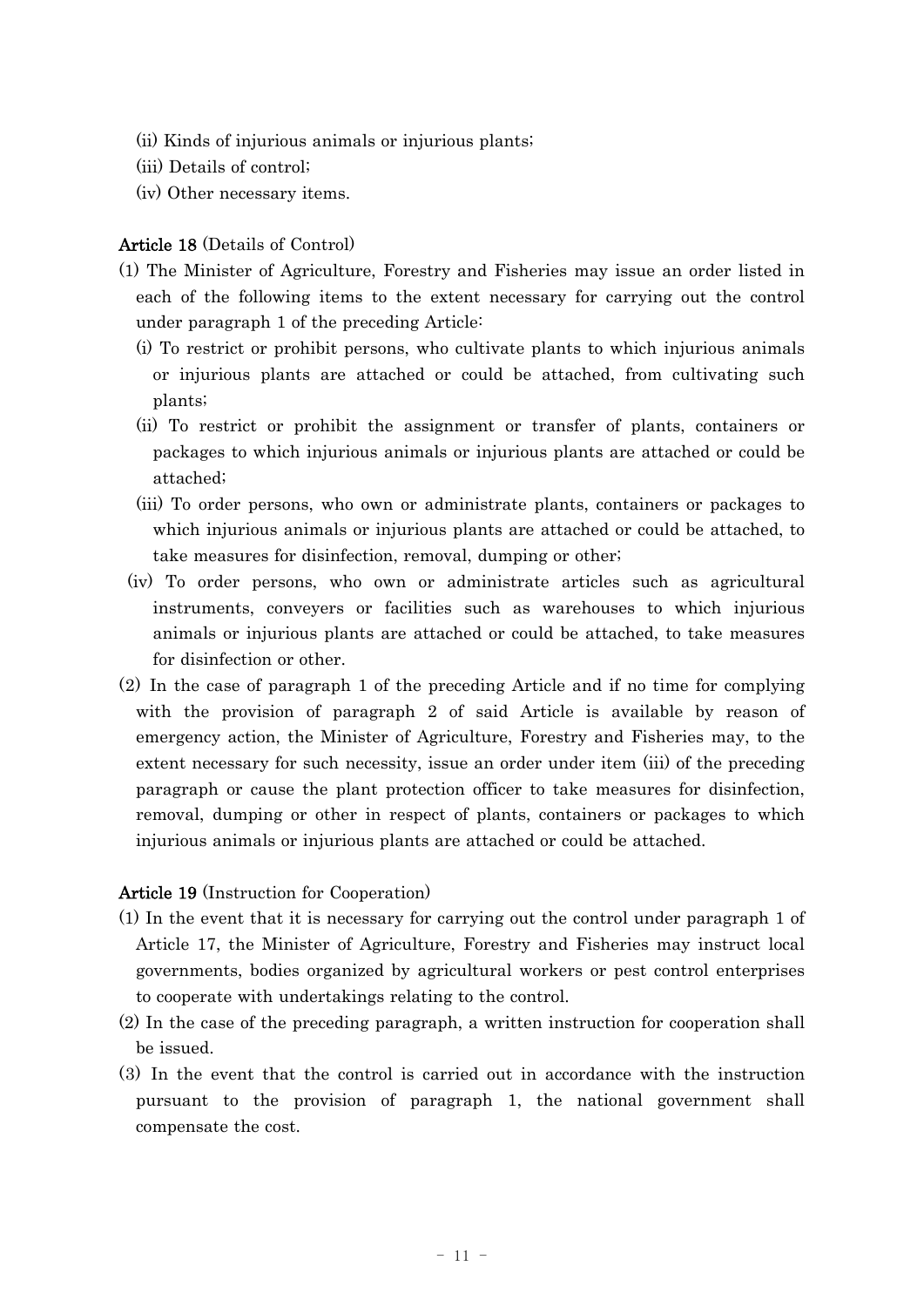### Article 20 (Compensation for Loss)

- (1) The national government shall compensate persons who have suffered a loss by reason of the disposition under Article 18 for the loss that normally arises from such disposition.
- (2) Persons who intend to receive compensation pursuant to the preceding paragraph shall submit a written application, in which the estimated amount for compensation is described, to the Minister of Agriculture, Forestry and Fisheries.
- (3) In the event that an application under the preceding paragraph is made, the Minister of Agriculture, Forestry and Fisheries shall decide the amount to be compensated and notify such applicant without delay.
- (4) When the Minister of Agriculture, Forestry and Fisheries decides the amount of compensation pursuant to the provision of the preceding paragraph, he/she shall select three appraisers including at least one agricultural worker from the area and hear the opinion of such persons.
- (5) The disposition to be accompanied by the compensation pursuant to the provision of paragraph 1 shall be rendered within a scope in which the total amount of compensation which becomes necessary by reason of such disposition does not exceed the amount of budget that is approved by the Diet.
- (6) Any person who is dissatisfied with the decision of the amount of compensation under paragraph 3 may demand to increase such amount by an action within six months after the day on which he/she receives a notice of such decision.
- (7) In the action under the preceding paragraph, the national government shall be the defendant.

### Article 21 (Obligation of Report)

In the event that the prefectural governor recognizes that injurious animals or injurious plants that are newly introduced in Japan or that already occur in a part of Japan could spread and do material harm to useful plants, he/she shall report such circumstance to the Minister of Agriculture, Forestry and Fisheries.

### Chapter V Control of Specified Pests

#### Article 22 (Specified Pest)

"Specified Pests" as used in this Chapter and the next Chapter means injurious animals or injurious plants that are specified by the Minister of Agriculture, Forestry and Fisheries as those for which special measures are required for their control since their distribution in Japan is not localized, and they spread quickly and tend to do material harm to crops.

Article 23 (Prevalence Reconnaissance Business by the National Government)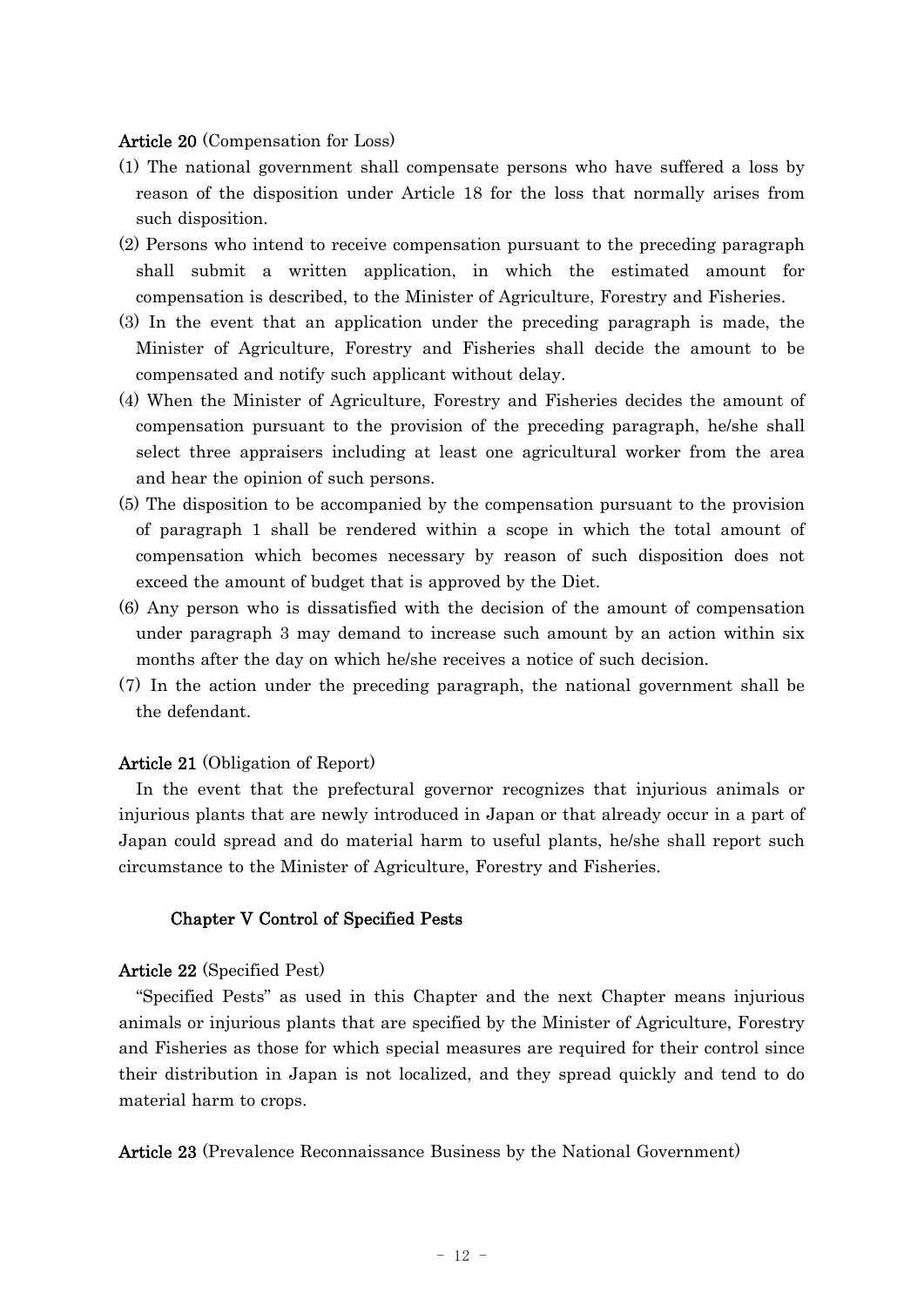- (1) The Minister of Agriculture, Forestry and Fisheries shall carry out Prevalence Reconnaissance Business in respect of the Specified Pests.
- (2) The prefecture shall cooperate with the Prevalence Reconnaissance Business under the preceding paragraph in accordance with the plan established by the Minister of Agriculture, Forestry and Fisheries upon obtaining the consent of the prefecture.

# Article 24 (Plan for Control)

- (1) In the event that the Minister of Agriculture, Forestry and Fisheries deems necessary on the basis of materials obtained as a result of the execution of the Prevalence Reconnaissance Business under paragraph 1 of the preceding Article or taking other circumstances into consideration, he/she shall establish a broad outline of a plan that constitutes the base of control of the Specified Pests to be carried out by local governments, agricultural workers or bodies organized by them (hereinafter referred to as the "Plan for Control"), and shall give such Plan to the prefectural governors concerned.
- (2) When the prefectural governor receives the instruction under the preceding paragraph, he/she shall promptly establish the Plan for Control relating to the prefecture based on the broad outline under said paragraph.
- (3) The area and period in which the control shall be implemented, kinds of Specified Pests, details of the control and other necessary matters shall be specified in the Plan for Control under the preceding paragraph.
- (4) In the event that the prefectural governor has established or changed the Plan for Control under paragraph 2, he/she shall promptly consult with the Minister of Agriculture, Forestry and Fisheries and obtain his/her consent; however, if the execution of the control by such Plan for Control requires urgency, it shall be sufficient for him/her to make a report of such circumstance.
- (5) In the event that the prefectural governor has obtained consent under the preceding paragraph or has made the report under the proviso of said paragraph, he/she shall publicly notify the Plan for Control pertaining to such consent or report without delay.

# Article 25 (Subsidy for Chemicals and Equipment for Control)

(1) The national government may grant a subsidy of not more than one half of the cost, within the scope of the budget, required for the purchase of chemicals (including such substances as may be used as chemicals: the same shall apply hereinafter), spray pumps, dust guns, fog machines and other equipment necessary for the control (hereinafter referred to as the "Equipment for Control") to local governments, agricultural workers or bodies organized by them that have implemented the control based on the Plan for Control pertaining to the public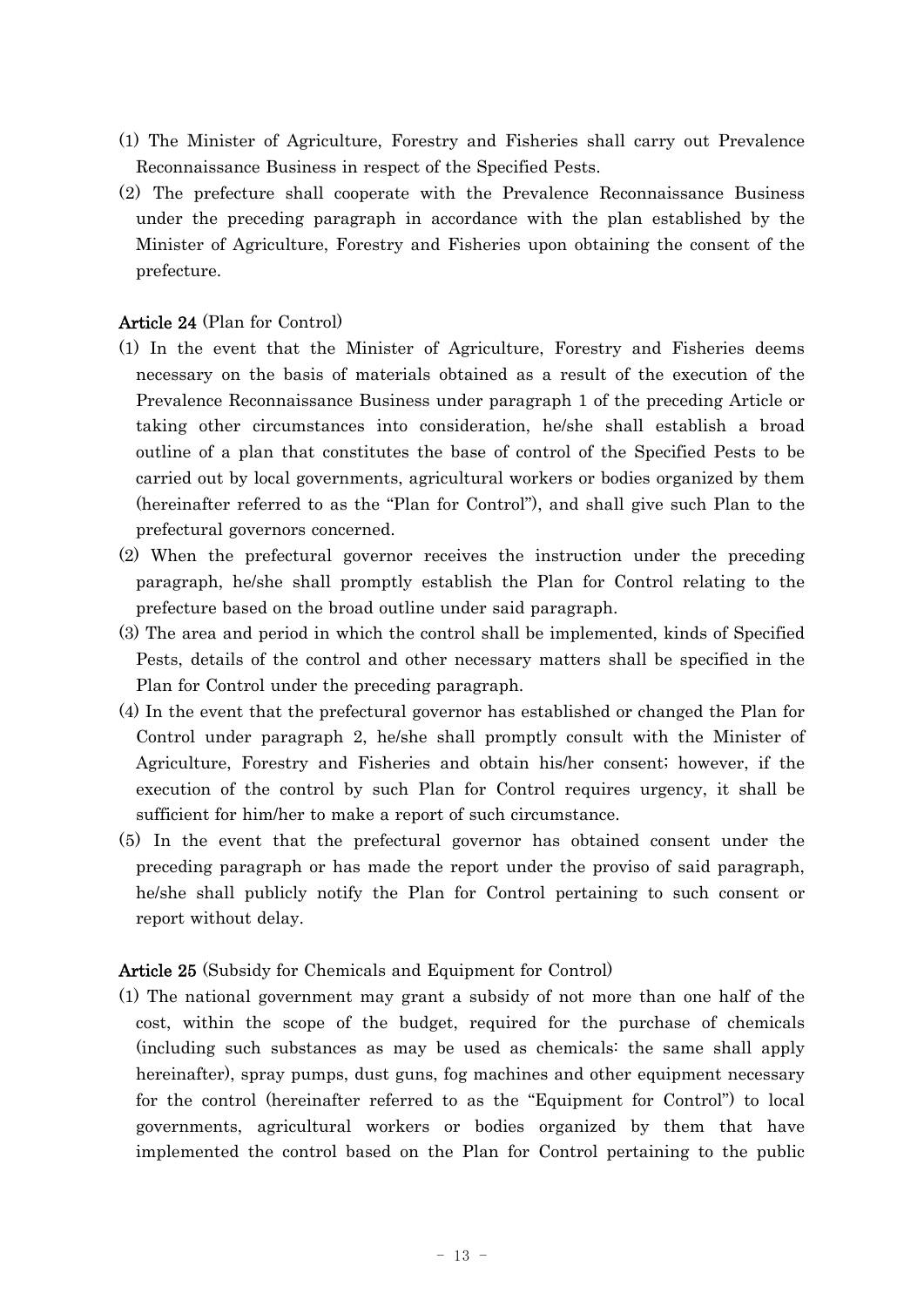notice under paragraph 5 of the preceding Article.

- (2) Persons who intend to receive the grant of the subsidy under the preceding paragraph shall submit a written application for subsidy, together with documents provided for in the Ordinance of the Ministry of Agriculture, Forestry and Fisheries, to the Minister of Agriculture, Forestry and Fisheries.
- (3) In the event that the Minister of Agriculture, Forestry and Fisheries examines the submitted documents under the preceding paragraph and recognizes that they are properly prepared, he/she shall decide the grant of the subsidy.

### Article 26 <Repealed>

- Article 27 (Disposition, etc. of Chemicals and Free Lending of Equipment for Control")
- (1) In the event that it is specifically necessary for the control of the Specified Pests, the national government may dish out, or transfer at a price lower than the market price, chemicals necessary for the control or may lend the Equipment for Control without charge to local governments, agricultural workers or bodies organized by them that intend to implement the control based on the Plan for Control pertaining to the public notice under paragraph 5 of Article 24.
- (2) Matters necessary for the disposition, transfer and lending pursuant to the provision of the preceding paragraph shall be specified by the Minister of Agriculture, Forestry and Fisheries.
- (3) In the case of the preceding paragraph, the Minister of Agriculture, Forestry and Fisheries shall consult with the Minister of Finance.
- (4) For serving the purpose of disposition, transfer and lending pursuant to the provision of paragraph 1, the Minister of Agriculture, Forestry and Fisheries shall make an effort to administrate necessary chemicals and the Equipment for Control at any time.

### Article 28 (Prohibition of False Information)

Any person shall not spread false information concerning the occurrence of loss in a wide range of areas caused by spread of the Specified Pests for crops in an attempt to obtain unjustifiable profit on property for the benefit of himself/herself or of a third party.

### Chapter VI Protection by Prefecture

#### Article 29 (Protection by Prefecture)

(1) In the event that there is a possibility that the spread of injurious animals or injurious plants could do material harm to useful plants and that it is necessary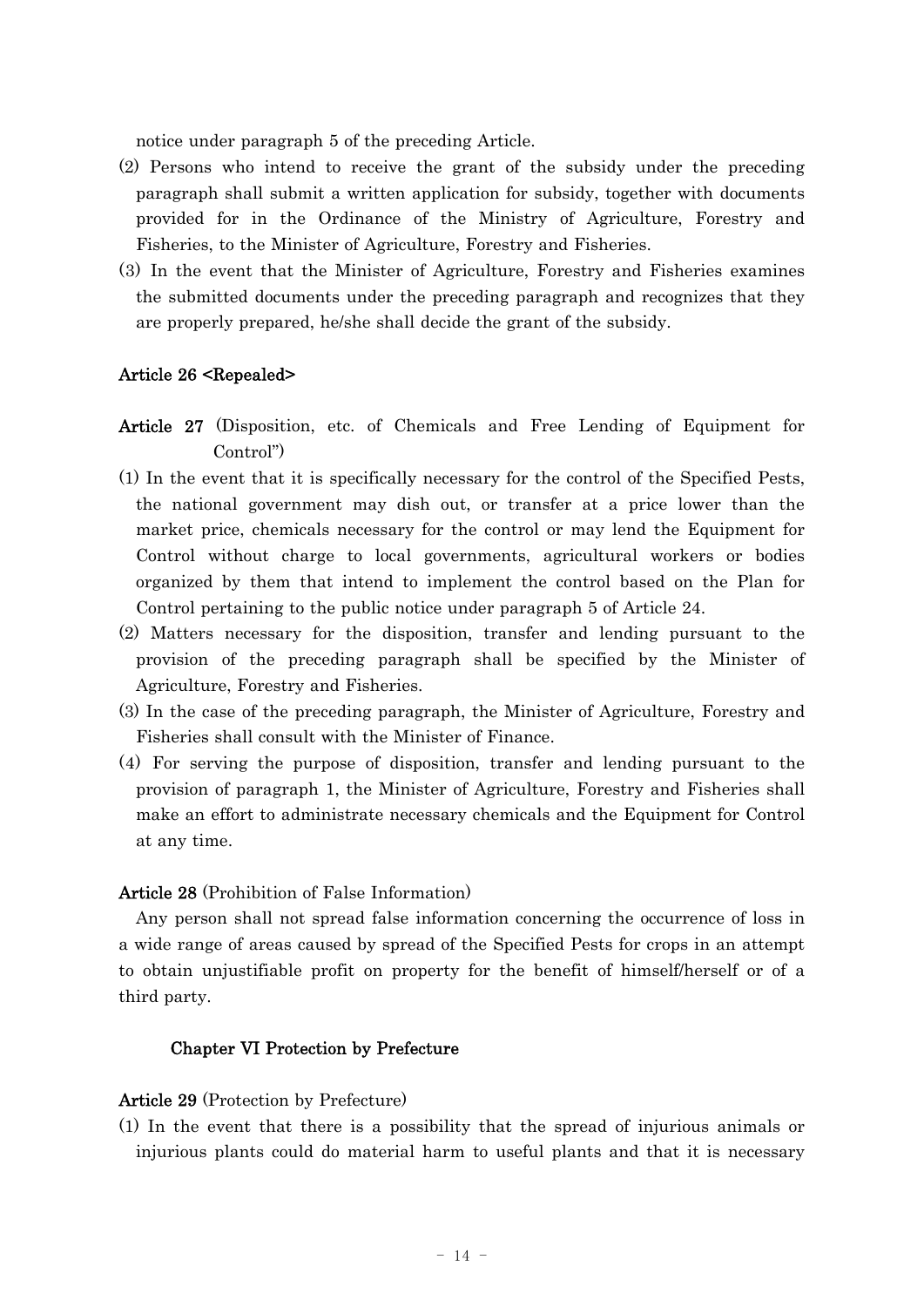for their disinfestation or prevention of their spread, the prefecture may quarantine plants or may take necessary measures for the control of injurious animals or injurious plants.

(2) In the case of the preceding paragraph, the prefecture shall take care that proper distribution of seeds and seedlings or other products produced in other prefectures will not be interfered with.

# Article 30 (Recommendation on Control)

In the event that there is a possibility that the loss could spread into areas of other prefectures if the control of injurious animals or injurious plants on crops (hereinafter referred to as "Control") is not implemented, or the method of Control is not suitable, the Minister of Agriculture, Forestry and Fisheries may recommend such prefectures to take necessary measures for Control.

### Article 31 (Prevalence Reconnaissance Business by Prefecture)

- (1) The prefecture shall carry out Prevalence Reconnaissance Business in respect of injurious animals or injurious plants other than the Specified Pests.
- (2) The prefectural governor shall report the details and results of Prevalence Reconnaissance Business under the preceding paragraph to the Minister of Agriculture, Forestry and Fisheries in a timely manner.
- (3) In the event that a loss of crops due to injurious animals or injurious plants other than the Specified Pests could arise beyond the boundary of prefectures and the Minister of Agriculture, Forestry and Fisheries deems specifically necessary for ensuring a comprehensive adjustment of Prevalence Reconnaissance Business by prefectures, he/she may give necessary instructions to prefectural governors.
- (4) In the event that the Minister of Agriculture, Forestry and Fisheries deems necessary, he/she shall cause its employees to cooperate with Prevalence Reconnaissance Business by prefectures.

### Article 32 (Control Station for Pests)

- (1) A control station for pests shall be established by prefectures for the purpose of contributing to the quarantine or Control of plants in local areas.
- (2) The location, name and jurisdictional district of the control station for pests shall be provided for in a Prefectural Ordinance.
- (3) In the event that a prefecture intends to establish a control station for pests, it shall notify the Minister of Agriculture, Forestry and Fisheries in advance of matters provided for in the Ordinance of the Ministry of Agriculture, Forestry and Fisheries.
- (4) For the purpose of achieving the purpose set forth in paragraph 1, the control station for pests shall carry out the following work: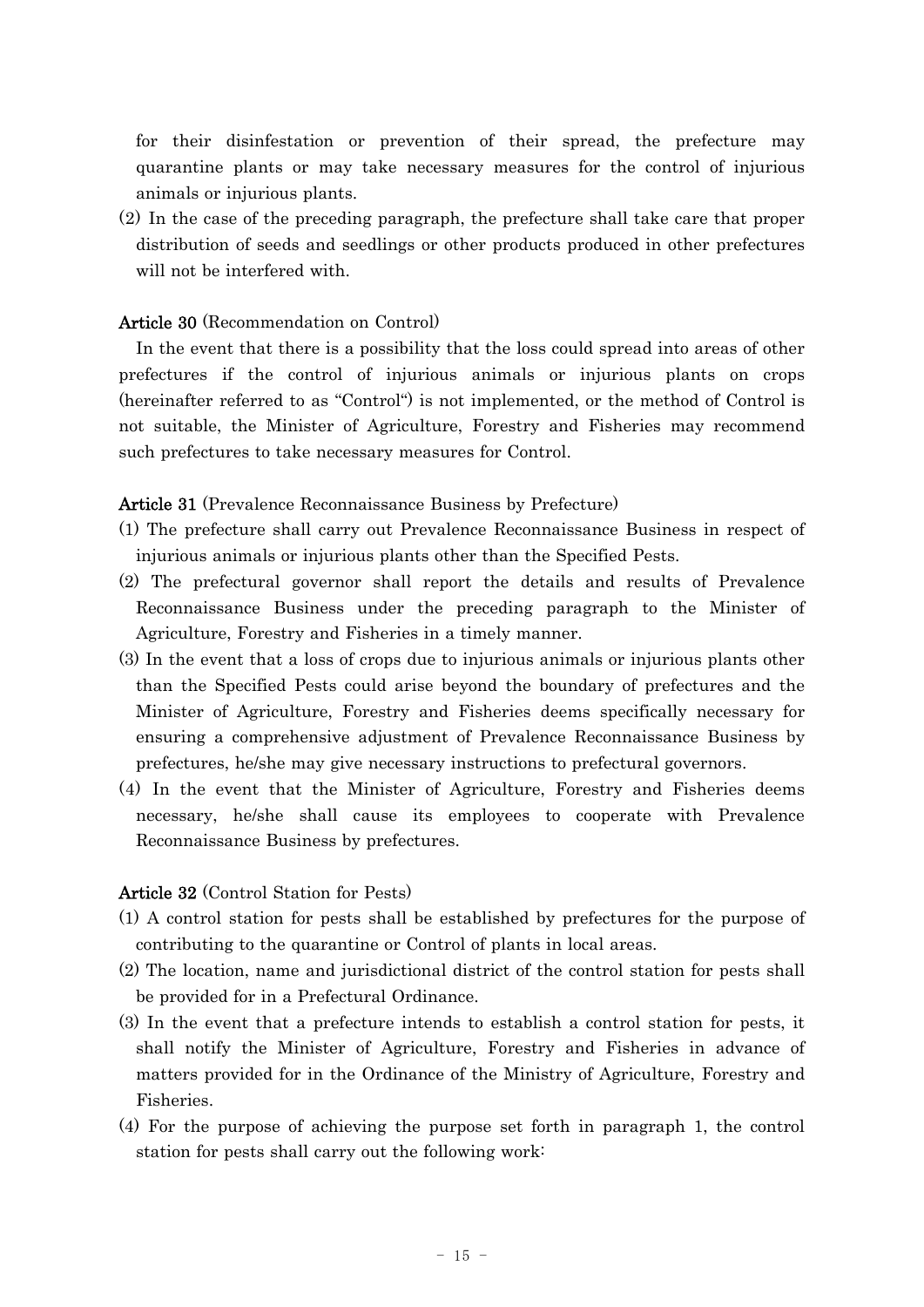- (i) Office work relating to the quarantine of plants;
- (ii) Office work relating to the planning of Control;
- (iii) Office work relating to guidance on and cooperation with Control implemented by municipality, agricultural workers or bodies organized by them;
- (iv) Office work relating to the Prevalence Reconnaissance Business;
- (v) Office work relating to the storage of chemicals or equipment necessary for Control, and relating to repair of equipment necessary for Control;
- (vi) Other office work necessary for Control.
- (5) The control station for pests shall be the one that conforms to the standards provided for in a Cabinet Order as necessary for carrying out office work set forth in the preceding paragraph.
- (6) In the event that there is a possibility that the spread of injurious animals or injurious plants could do material harm to useful plants beyond the boundary of prefectures and that it is specifically necessary for their disinfestation or prevent their spread, the Minister of Agriculture, Forestry and Fisheries may instruct necessary matters or require necessary reports in connection with the office work of the control station for pests to the prefectural governor.
- (7) Any facility other than the control station for pests under this Act shall not use the characters of the "control station for pests" or similar characters in its name.

# Article 33 (Control Staff for Pests)

- (1) In the event that the prefecture deems necessary for Control, it shall establish the control staff for pests on part-time basis in each area prescribed in the Prefectural Ordinance to cause him/her to engage in office work pertaining to Prevalence Reconnaissance Business or any other works relating to Control.
- (2) In the case of the foregoing paragraph, the provision of paragraph 3 of the preceding Article shall apply mutatis mutandis.

# Article 34 <Repealed>

### Chapter VII Miscellaneous Provisions

### Article 35 (Subsidy)

- (1) The national government shall grant a subsidy to prefectures to allocate financial resources for the cost required for cooperation with Prevalence Reconnaissance Business under paragraph 1 of Article 23 pursuant to the provision of paragraph 2 of said Article and for the operation of the control station for pests.
- (2) With regard to the subsidy to be granted to prefectures pursuant to the provision of the preceding paragraph, the Minister of Agriculture, Forestry and Fisheries shall decide it in accordance with the standards provided for in a Cabinet Order on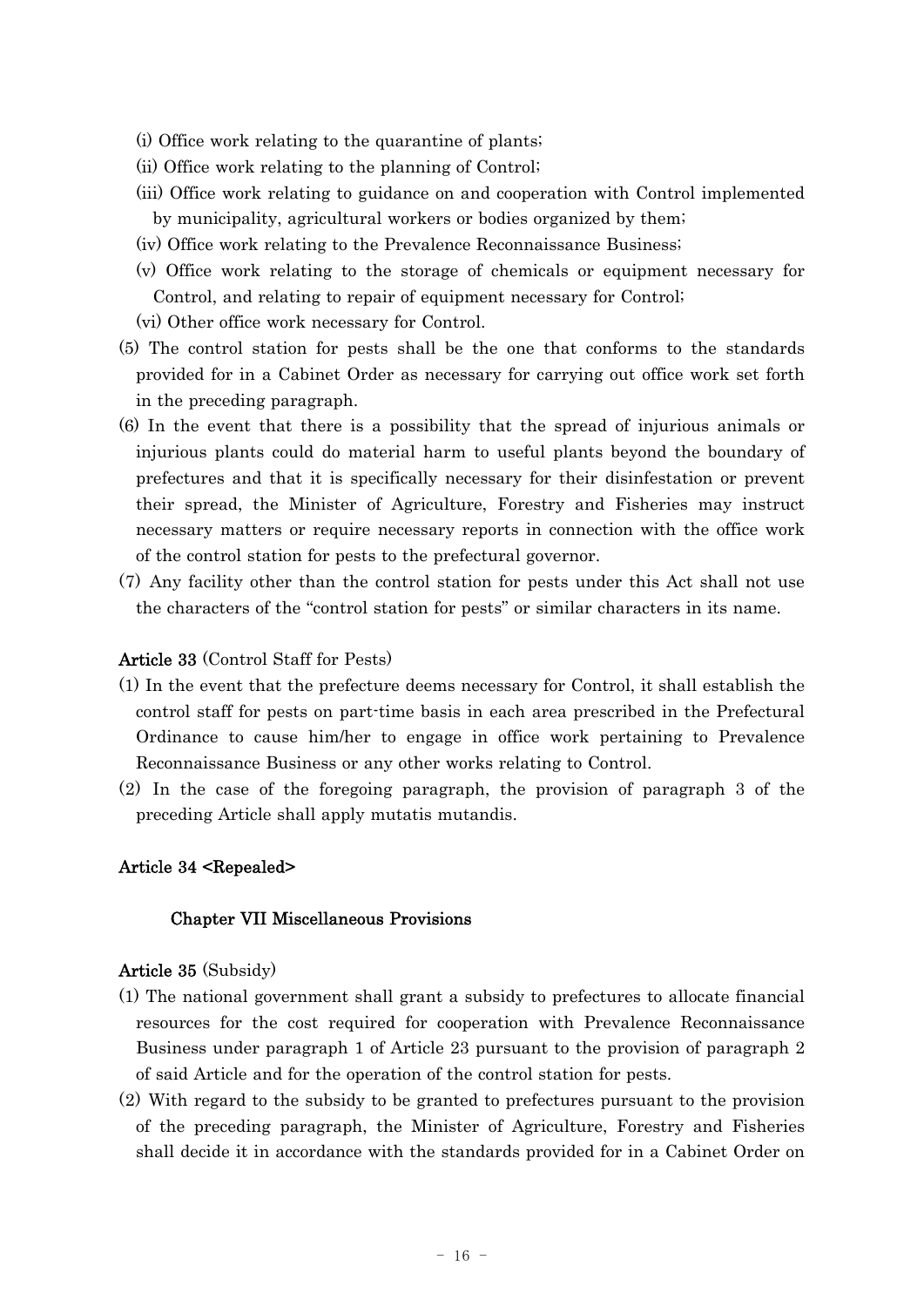the basis of the number of farming households, area of agricultural land, number of municipalities and other factors, and taking the necessity for each prefecture to carry out urgent quarantine of plants, Control and Prevalence Reconnaissance Business, etc., into consideration.

# Article 36 (Appeal)

- (1) With regard to an order by the plant protection officer pursuant to the provision of paragraph 1 or 2 of Article 9, Article 14, Article 16-4 or Article 16-5, an appeal under the Administrative Appeal Act (Act N. 160 of 1962) shall not be permitted.
- (2) Any person who is dissatisfied with the result of the inspection under paragraph 1 or 4 of Article 10 or paragraph 2 of Article 13 may apply for re-inspection to the plant protection officer within sixty days from the following day of the inspection and, if he/she is dissatisfied with the result of the re-inspection, he/she may file an action for its revocation.
- (3) Any person who is dissatisfied with the result of the inspection set forth in the preceding paragraph may only dispute pursuant to the provision of said paragraph.

# Article 37 (Collection of Reports)

In addition to cases pursuant to other provisions in this Act, in the event that it is specifically necessary for Control, the Minister of Agriculture, Forestry and Fisheries may request local governments, agricultural workers or bodies organized by them to submit necessary reports.

# Article 38 (Office Work, etc. Processed by Prefecture)

- (1) A part of the office work performed under the authority of the Minister of Agriculture, Forestry and Fisheries pursuant to the provision of Article 25 and the preceding Article, may be processed by the prefectural governor as provided for in a Cabinet Order.
- (2) A part of the authority of the Minister of Agriculture, Forestry and Fisheries set forth in Chapter III through to this Chapter may be delegated to the head of the regional agricultural administration office as provided for in an Ordinance of the Ministry of Agriculture, Forestry and Fisheries.

# Article 38-2 (Classification of Office Work)

Office work that is to be dealt with by the prefecture pursuant to the provision of Article 21 shall be No. 1 statutory entrusted office work set forth in item (i) of paragraph 9 of Article 2 of the Local Autonomy Act (Act No. 67 of 1947).

# Chapter VIII Penal Provisions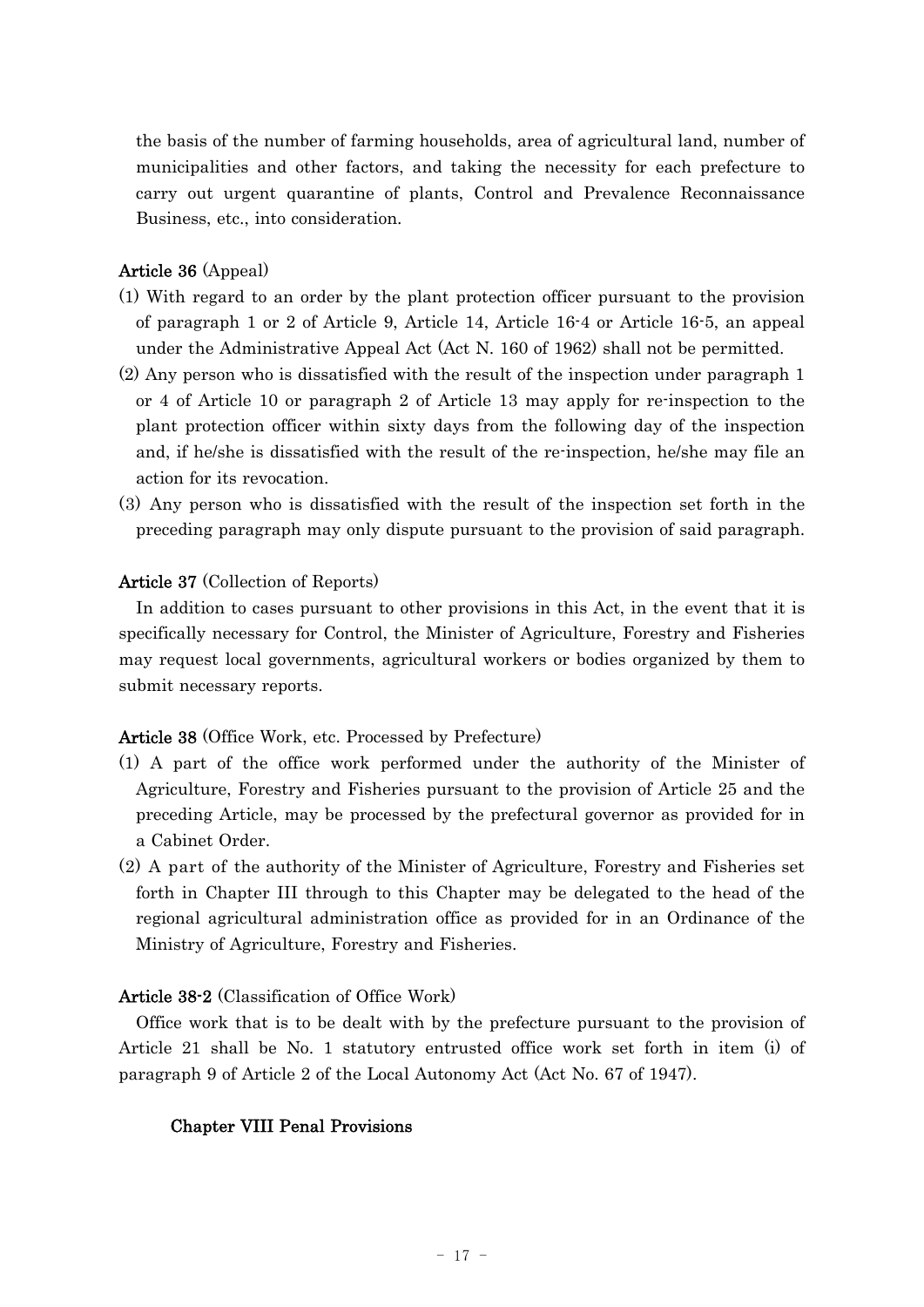### Article 39

Any person who falls under any one of the following items shall be punished by imprisonment with work for not more than 3 years or a fine of no more than one million yen:

- (i) A person who violates the provisions of paragraph 1, 2 or 3 of Article 6, paragraph 1 of Article 7, paragraph 4 of Article 13, paragraph 1 of Article 16-2 or paragraph 1 of Article 16-3;
- (ii) A person who violates the conditions for permission pursuant to the provisions of paragraph 3 of Article 7 (including cases in which said provision is applied mutatis mutandis in paragraph 2 of Article 16-3);
- (iii) A person who fails to receive an inspection pursuant to the provisions of paragraph 1 of Article 8 or commits unlawful acts when receiving such inspection;
- (iv) A person who violates an order pursuant to the provisions of paragraph 1 of Article 18.

# Article 40

Any person who falls under any one of the following items shall be punished by imprisonment with work for not more than 1 year or a fine of no more than five hundred thousand yen:

- (i) A person who fails to receive an inspection pursuant to the provisions of paragraph 6 of Article 8 or commits unlawful acts when receiving such inspection;
- (ii) A person who violates an order pursuant to the provisions of paragraph 7 of Article 8 or Article 16-4;
- (iii) A person who violates an order pursuant to the provisions of paragraph 1 or 2 of Article 9 or who refuses, interferes with or avoids a disposition pursuant to the provisions of paragraph 1, 2 or 3 of said Article;
- (iv) A person who violates the provisions of paragraph 1 of Article 10 or commits unlawful acts when receiving an inspection under said paragraph;
- (v) A person who violates an order pursuant to the provisions of Article 16-5 or who refuses, interferes with or avoids a disposition pursuant to the provisions of said Article;
- (vi) A person who violates an order pursuant to the provisions of paragraph 2 of Article 18 or who refuses, interferes with or avoids a disposition pursuant to the provisions of said paragraph;
- (vii) A person who violates the provisions of Article 28.

# Article 41

Any person who falls under any one of the following items shall be punished by a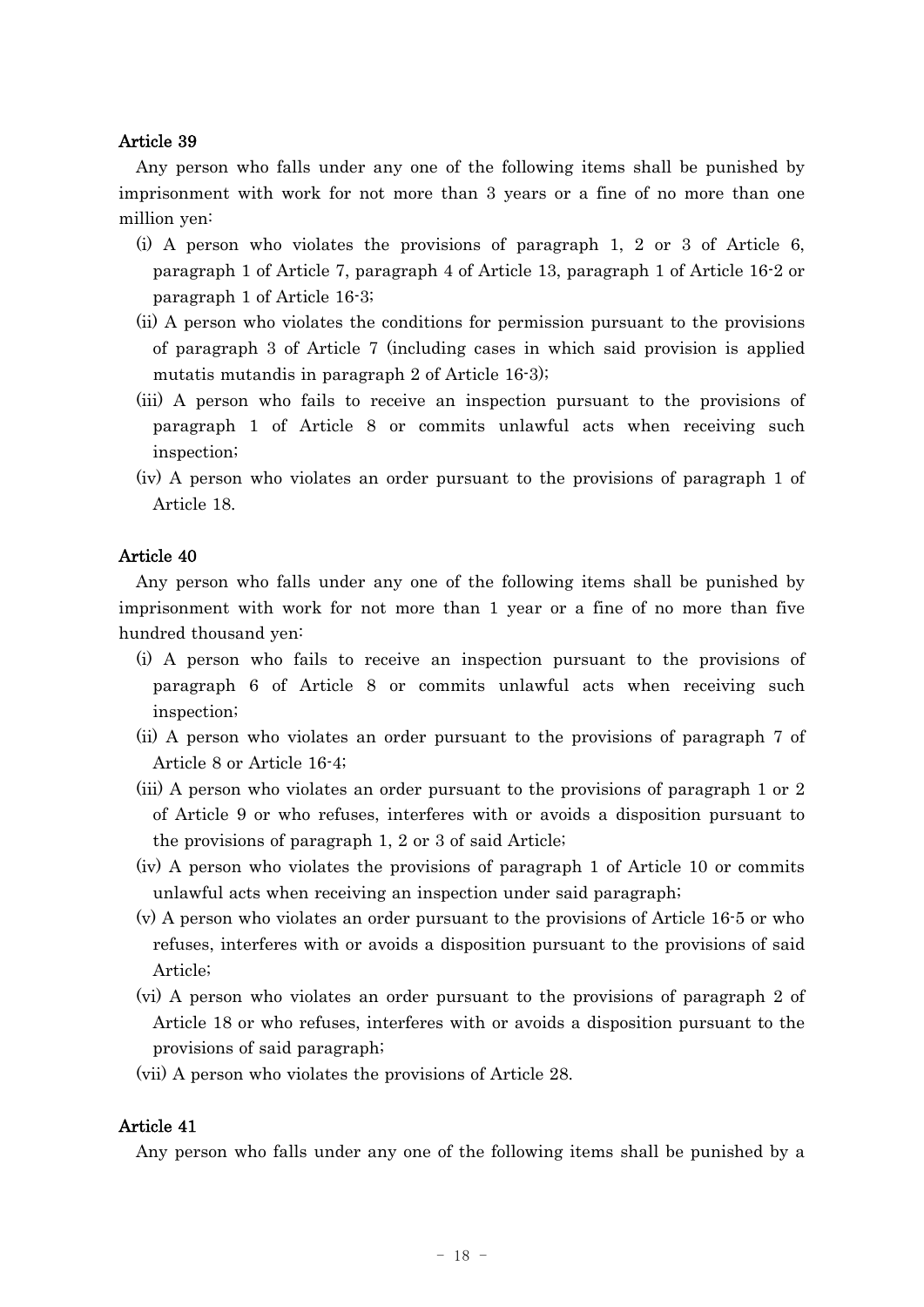fine of no more than three hundred thousand yen:

- (i) A person who refuses, interferes with or avoids an inspection or collection pursuant to the provisions of paragraph 1 of Article 4, or who fails to answer or answers fraudulently to a question pursuant to the provisions of said paragraph;
- (ii) A person who violates an order pursuant to the provisions of paragraph 2 of Article 4;
- (iii) A person who violates the provisions of paragraph 5 of Article 6;
- (iv) A person who refuses, interferes with or avoids an inspection pursuant to the provisions of paragraph 4 of Article 10;
- (v) A person who violates an order pursuant to the provisions of Article 14 or who refuses, interferes with or avoids a disposition pursuant to the provisions of said Article.

Article 42 (Provision of Penalty against Employer and Employee)

In the event that a representative person of a juridical person or agents, employees or other workers of a juridical person or an individual commits acts of violation under the preceding three Articles in connection with the business of such juridical person or individual, the punishment under the respective Articles in question shall be imposed on not only the person who commits such acts but also the juridical person or individual.

### Supplementary Provisions (Extract)

(Date of Enforcement)

(1) This Act shall come into force as from the day of promulgation: provided, that the provisions under Chapter II and paragraph 3 and 4 of the Supplementary Provisions shall come into force as from the day on which sixty days have elapsed from the day of promulgation.

(Repealed Acts)

(3) The following Acts shall be repealed: however, with regard to the application of penal provisions to acts committed prior to the enforcement of this Act, the provisions then in force shall remain applicable even after the enforcement of this Act:

Act on Quarantine for Imported and Exported Plants (Act No. 86 of 1948); Act on Disinfestation and Prevention of Pest (Act No. 17 of 1896)

(Transitional Provisions)

(4) Inspections made or permission granted prior to the enforcement of this Act on the basis of the provisions under the Act on Quarantine for Imported and Exported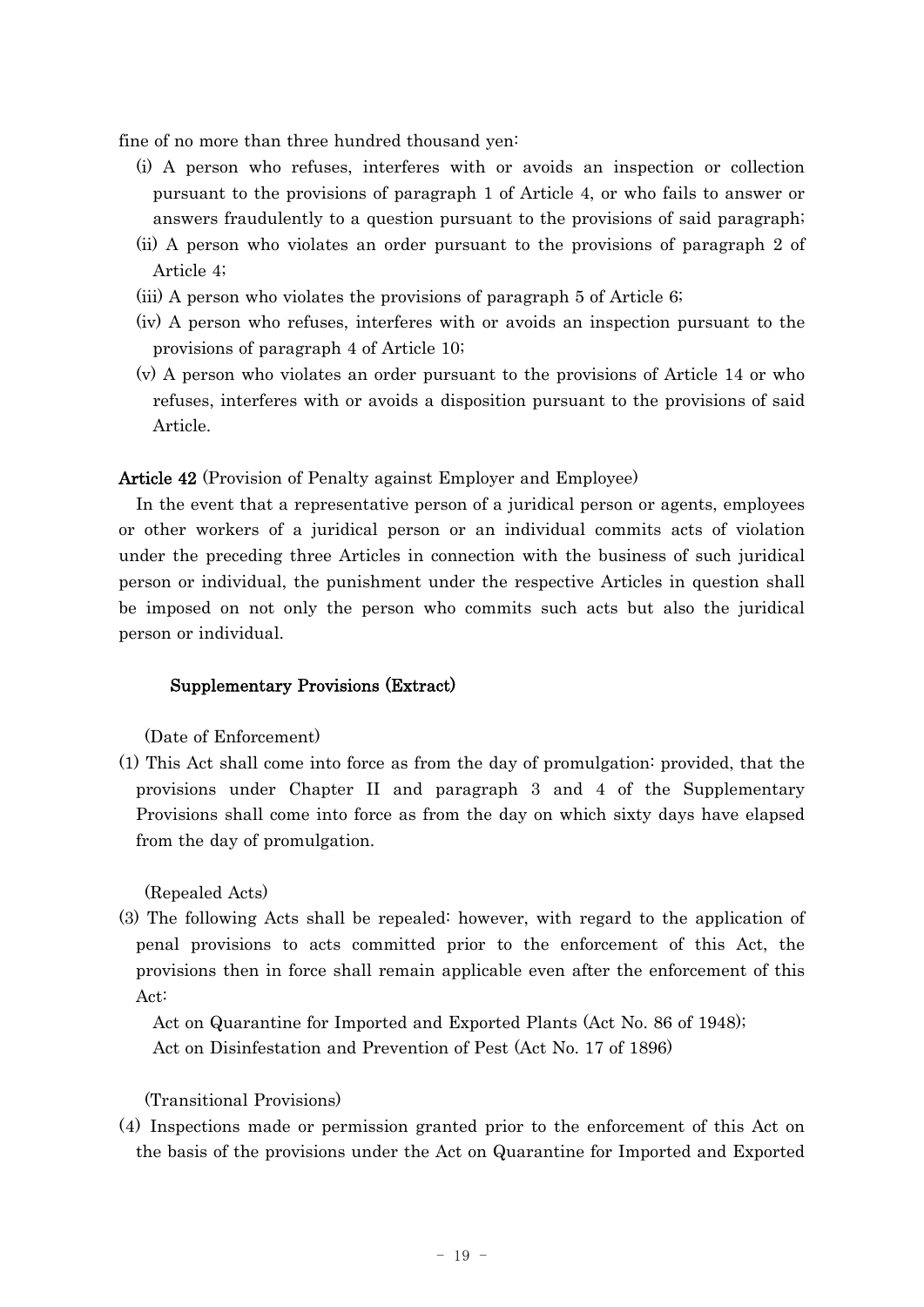Plants shall be deemed to have been made pursuant to the corresponding provisions of this Act.

# Supplementary Provisions (Act No. 243 of June 19, 1951) Extract

(Date of Enforcement)

(1) The date of enforcement of this Act shall be specified in a Cabinet Order: provided, however, that such date shall be after the budget, in which the cost for enforcement of this Act to be incurred by the national government is allocated, is approved.

# Supplementary Provisions (Act No. 26 of March 31, 1952) Extract

(1) This Act shall come into force as from April 1, 1952.

# Supplementary Provisions (Act No. 39 of March 31, 1952) Extract

(1) This Act shall come into force as from April 1, 1952: however, the provisions of paragraph 3 of the Supplementary Provisions shall come into force as from the day of promulgation.

# Supplementary Provisions (Act No. 140 of May 16, 1962) Extract

- (1) This Act shall come into force as from October 1, 1962.
- (2) The provisions revised by this Act shall apply to matters which have arisen prior to the enforcement of this Act, except as otherwise provided for in these Supplementary Provisions; provided, however, that those provisions shall not obstruct an effect which has arisen pursuant to provisions prior to the revision by this Act.
- (3) With regard to lawsuits actually pending at the time of the enforcement of this Act, the provisions then in force shall remain applicable, notwithstanding the provisions revised by this Act to the effect that such lawsuits may not be filed.
- (4) With regard to jurisdiction over lawsuits actually pending at the time of the enforcement of this Act, the provisions then in force shall remain applicable, notwithstanding the provisions revised by this Act to the effect that such jurisdiction shall be exclusive jurisdiction.
- (5) With regard to the statute of limitations for filing a lawsuit concerning a disposition or determination, for which the statute of limitations for filing a lawsuit pursuant to provisions prior to the revision by this Act has actually progressed at the time of the enforcement of this Act, the provisions then in force shall remain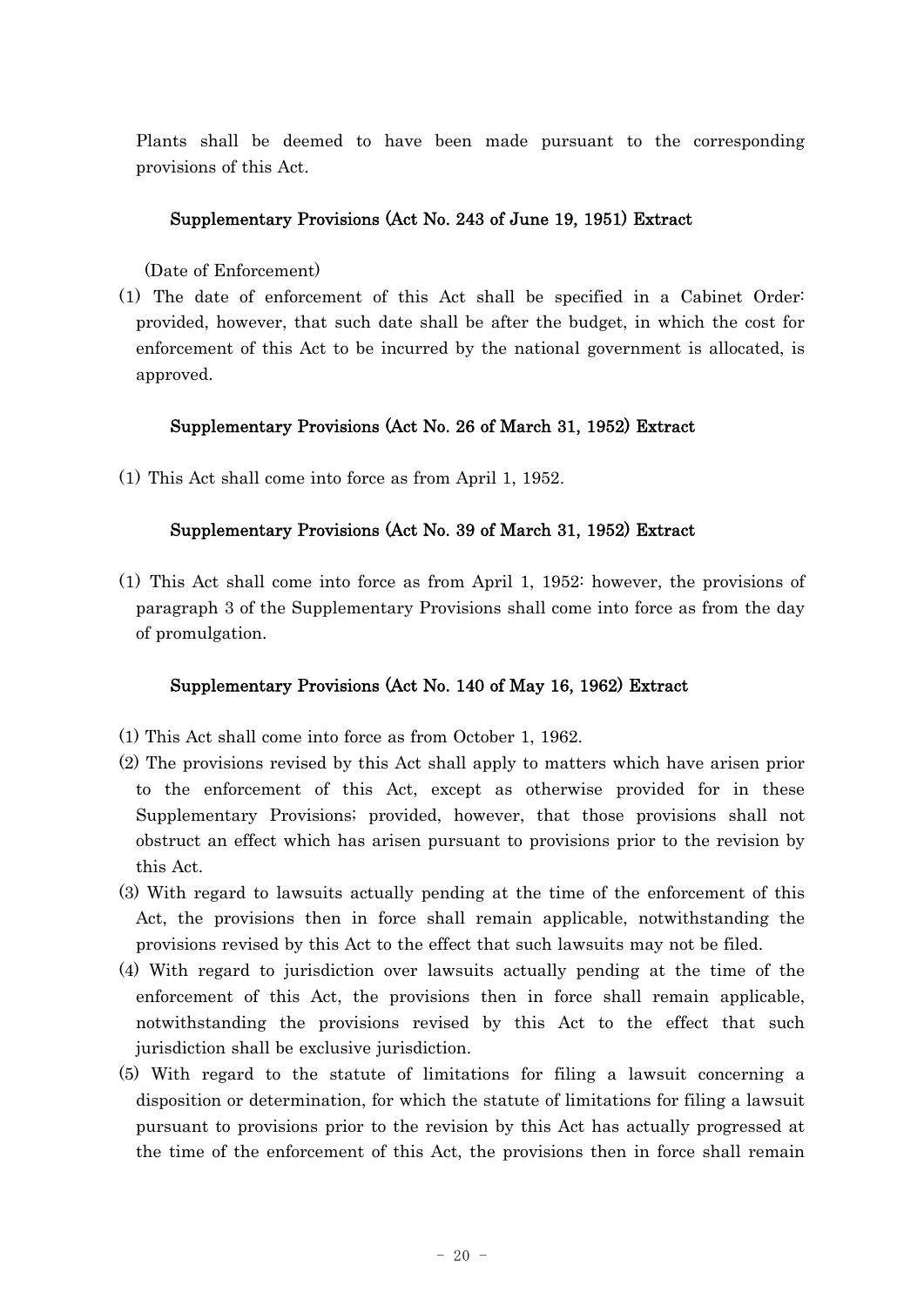applicable; provided, however, that this is limited to cases where the statute of limitations for filing a lawsuit pursuant to provisions revised by this Act is shorter than that pursuant to provisions prior to the revision by this Act.

- (6) The statute of limitations for filing a party suit concerning a disposition imposed or a determination made prior to the enforcement of this Act, for which the statute of limitations has come to be set due to the revision by this Act, shall be counted from the date of enforcement of this Act.
- (7) With regard to actions for rescission of a disposition or determination which are actually pending at the time of the enforcement of this Act, the provisions then in force shall remain applicable, notwithstanding the provisions revised by this Act to the effect that one party to the legal relationship shall be the defendant; provided, however, that the court may, upon the plaintiff' s application, permit to change the action into a party suit by its ruling.
- (8) The provisions of the second sentence of Article 18 and paragraph 2 through to paragraph 5 of Article 21 of the Administrative Case Litigation Act shall apply mutatis mutandis to the cases referred to in the proviso of the preceding paragraph.

# Supplementary Provisions (Act No. 161 of September 15, 1962) Extract

- (1) This Act shall come into force as from October 1, 1962.
- (2) The provisions revised by this Act shall also apply to dispositions by an administrative agency prior to the enforcement of this Act, inactions by an administrative agency pertaining to an application filed prior to the enforcement of this Act or other matters that have arisen prior to the enforcement of this Act, except as otherwise provided for in these Supplementary Provisions; provided, however, that those provisions shall not obstruct an effect which has arisen pursuant to provisions prior to the revision by this Act.
- (3) With regard to petitions, applications for examination, objections or other appeals (hereinafter referred to as "Petitions, etc.") filed prior to the enforcement of this Act, the provisions then in force shall remain applicable even after the enforcement of this Act. The same shall apply to Petitions, etc. filed in the case of dissatisfaction with determinations, rulings or other dispositions on Petitions, etc., which have been made prior to the enforcement of this Act (hereinafter referred to as "Determinations, etc."), or a judgment, etc., made after the enforcement of this Act in regard to Petitions, etc., filed prior to the enforcement of this Act.
- (4) The Petitions, etc., specified in the preceding paragraph, pertaining to a disposition on which an appeal may be filed pursuant to the Administrative Appeal Act after the enforcement of this Act, shall be deemed to be appeals pursuant to the Administrative Appeal Act in regard to the application of laws other than the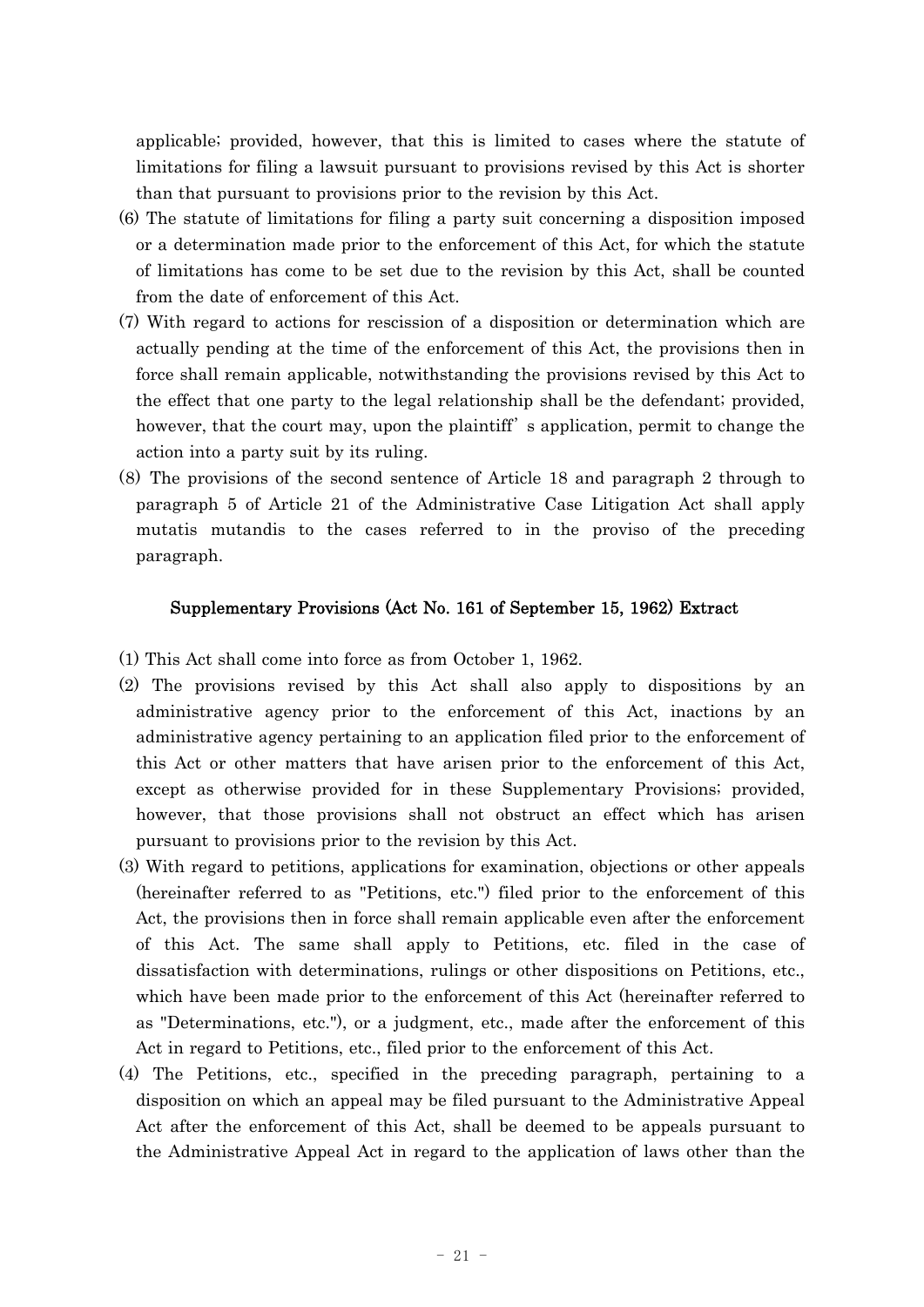said Act.

- (5) No appeal pursuant to the Administrative Appeal Act may be entered against Determinations, etc., on applications for examination, oppositions or other appeals filed after the enforcement of this Act pursuant to the provision of paragraph 3.
- (6) With regard to dispositions imposed by an administrative agency prior to the enforcement of this Act, on which Petitions, etc., may be filed pursuant to provisions prior to the revision by this Act and for which the statute of limitations has not been set, the statute of limitations for filing an appeal pursuant to the Administrative Appeal Act shall be counted from the date of enforcement of this Act.
- (8) With regard to the application of penal provisions to acts committed prior to the enforcement of this Act, the provisions then in force shall remain applicable.
- (9) In addition to what is provided for in the preceding eight paragraphs, transitional measures necessary for the enforcement of this Act shall be specified by Cabinet Order.
- (10) Where this Act and the Act on the Arrangement, etc., of Relevant Acts with the Enforcement of the Administrative Case Litigation Act (Act No. 140 of 1962) contain provisions revising one and the same act, the said Act shall first be revised by this Act and then be revised by the Act on the Arrangement, etc., of Relevant Acts with the Enforcement of the Administrative Case Litigation Act.

# Supplementary Provisions (Act No. 130 of December 31, 1971) Extract

(Date of Enforcement)

(1) This Act shall come into force as from the date of effect of the Agreement between Japan and the United States of America Concerning the Ryukyu Islands and the Daito Islands; however, the provisions of Article 10, Article 11 and Article 19 shall come into force as from the date specified by a Cabinet Order within a period not exceeding one year from said day, the provisions of Article 62 and the following paragraph shall come into force as from the day of promulgation of this Act, and the provision of Article 66 shall come into force as from October 1, 1972.

### Supplementary Provisions (Act No. 65 of June 11, 1976)

This Act shall come into force as from the day of promulgation.

# Supplementary Provisions (Act No. 87 of July 5, 1978) Extract

# Article 1 (Date of Enforcement)

This Act shall come into force as from the day of promulgation.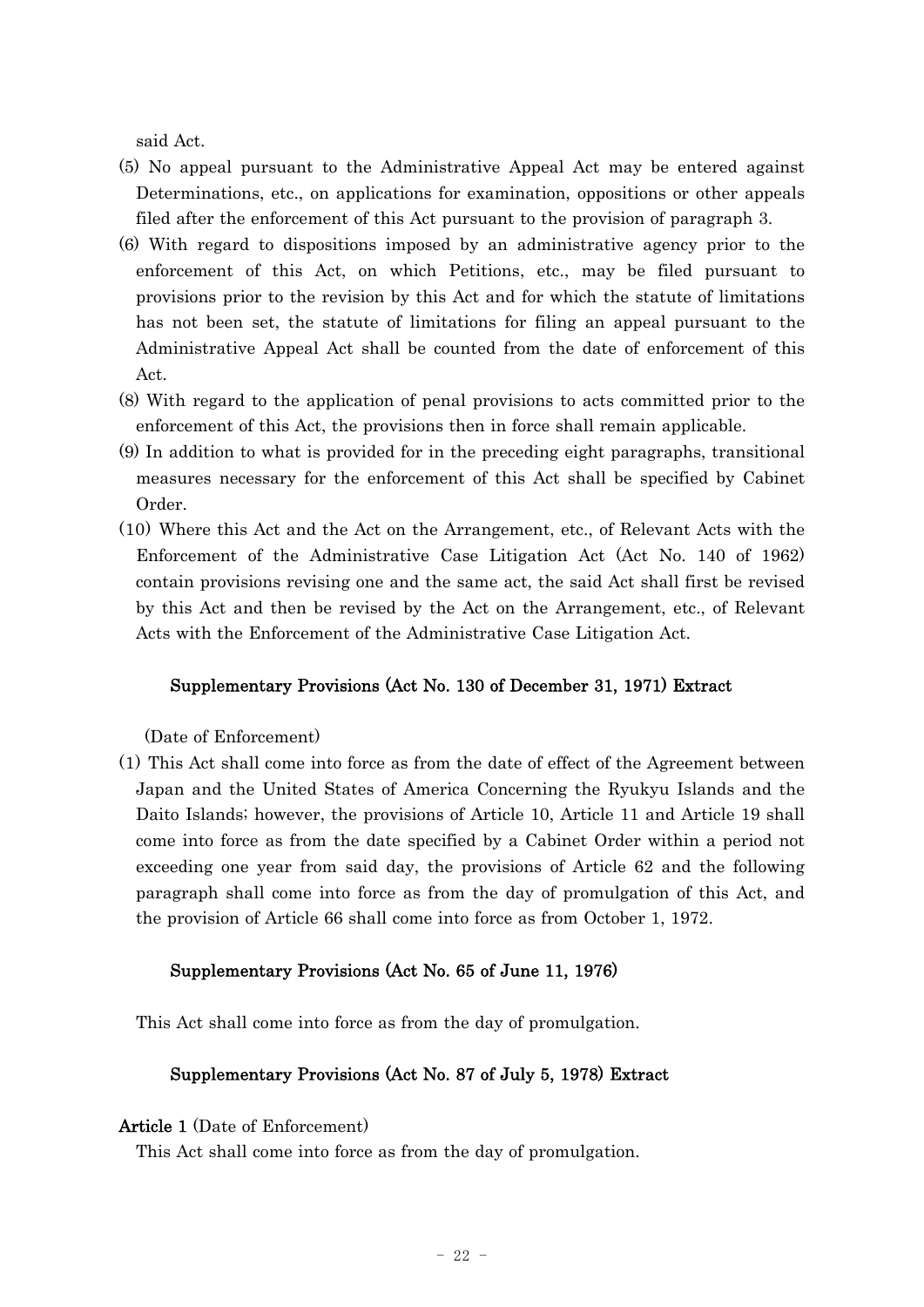# Supplementary Provisions (Act No. 37 of May 18, 1985) Extract

(Date of Enforcement, etc.)

(1) This Act shall come into force as from the day of promulgation.

# Supplementary Provisions (Act No. 90 of July 12, 1985) Extract

Article 1 (Date of Enforcement)

This Act shall come into force as from the day of promulgation.

# Supplementary Provisions (Act No. 67 of June 12, 1996)

### Article 1 (Date of Enforcement)

This Act shall come into force as from the date specified by a Cabinet Order within a period not exceeding one year from the day of promulgation; however, the provisions of the following Article shall come into force as from the day of promulgation.

### Article 2 (Preparatory Procedure for Enforcement)

A public hearing pursuant to the provision of paragraph 2 of Article 5-2 (including cases in which said provision is applied mutatis mutandis in paragraph 6 of Article 6) of the Plant Protection Act after the revision (hereinafter referred to as the "New Act") may be held to specify the Ordinance of the Ministry under paragraph 1 of Article 5-2, the main clause of paragraph 1 or paragraph 2 of Article 6 of the New Act even prior to the date of enforcement of this Act (hereinafter referred to as the "Date of Enforcement").

### Article 3 (Transitional Measures)

With regard to plants for which notification (including notice pursuant to the provisions of paragraph 4 of said Article or notification pursuant to the provisions of paragraph 6 of said Article: hereinafter referred to as "Notification, etc.") pursuant to the provisions of paragraph 1 of Article 8 of the Plant Protection Act prior to revision (hereinafter referred to as the "Old Act") is given prior to the Date of Enforcement, the provisions of paragraph 2 of Article 6 of the New Law shall not apply.

# Article 4

In the event that an inspection pursuant to the provisions of paragraph 1, 5 or 6 of Article 8 of the Old Act was not implemented in respect of plants or Prohibited Imports and containers or packages for which Notification, etc., was given prior to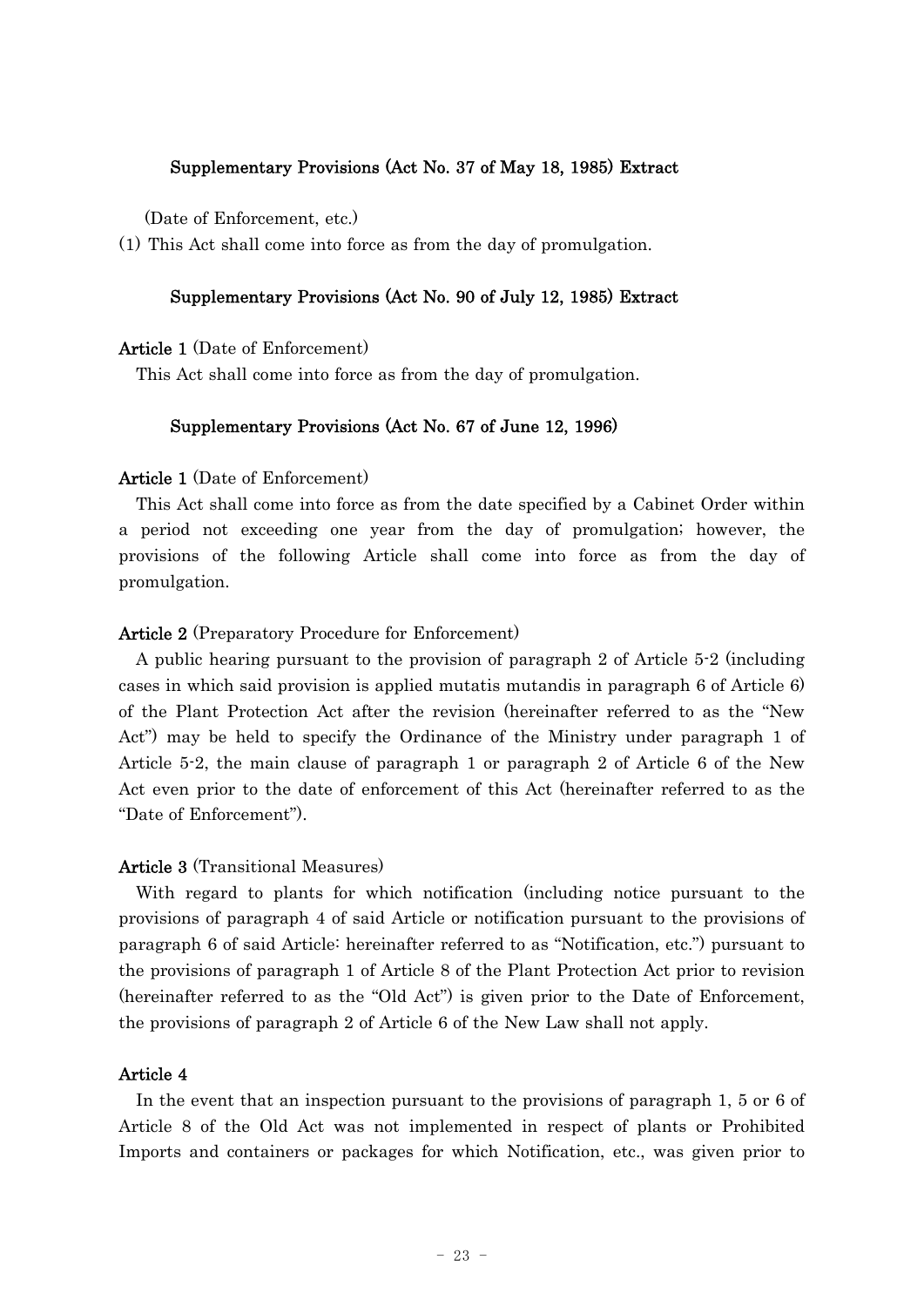the Date of Enforcement, such Notification, etc. shall be deemed as notification pursuant to the provisions of paragraph 1 of Article 8 of the New Act, notice pursuant to the provisions of paragraph 4 of said Article or notification pursuant to the provisions of paragraph 6 of said Article.

# Article 5

With regard to an inspection that was implemented pursuant to the provisions of paragraph 1, 3, 5 or 6 of Article 8 of the Old Act prior to the Date of Enforcement for which an order, disposition or certification has not been given pursuant to the provisions of Article 9 of the Old Act prior to the Date of Enforcement, the provisions of Article 9 of the New Act shall apply.

# Article 6

With regard to the application of penal provisions to acts committed prior to the enforcement of this Act, the provisions then in force shall remain applicable.

# Supplementary Provisions (Act No. 87 of July 16, 1999) Extract

# Article 1 (Date of Enforcement)

This Act shall come into force as from April 1, 2000, provided, however, that the provisions listed in each of the following items shall come into force from the date specified in each respective item.

- (i) Amended provisions whereby five articles, section headings, two subsections and subsection headings are added after Article 250 of the Local Autonomy Act in Article 1 (limited to the part pertaining to paragraph 1 of Article 250-9 of said Act (limited to the part pertaining to obtaining the consent of both Houses of the Diet)), the amended provisions of paragraph 9 and paragraph 10 of the Natural Parks Act Supplementary Provisions in Article 40 (limited to the part pertaining to paragraph 10 of said Supplementary Provisions), the provisions of Article 244 (excluding the part pertaining to the amended provisions of Article 14-3 of the Agricultural Improvement Promotion Act), the provisions of Article 472 (excluding the part pertaining to the amended provisions of Article 6, Article 8 and Article 17 of the Municipal Merger Act), and the provisions of Article 7, Article 10, Article 12, the proviso to Article 59, paragraph 4 and paragraph 5 of Article 60, Article 73, Article 77, paragraph 4 through to paragraph 6 of Article 157, Article 160, Article 163, Article 164 and Article 202 of the Supplementary Provisions: The date of promulgation
- Article 84 (Transitional Measures as a Result of Partial Revision of the Plant Protection Act)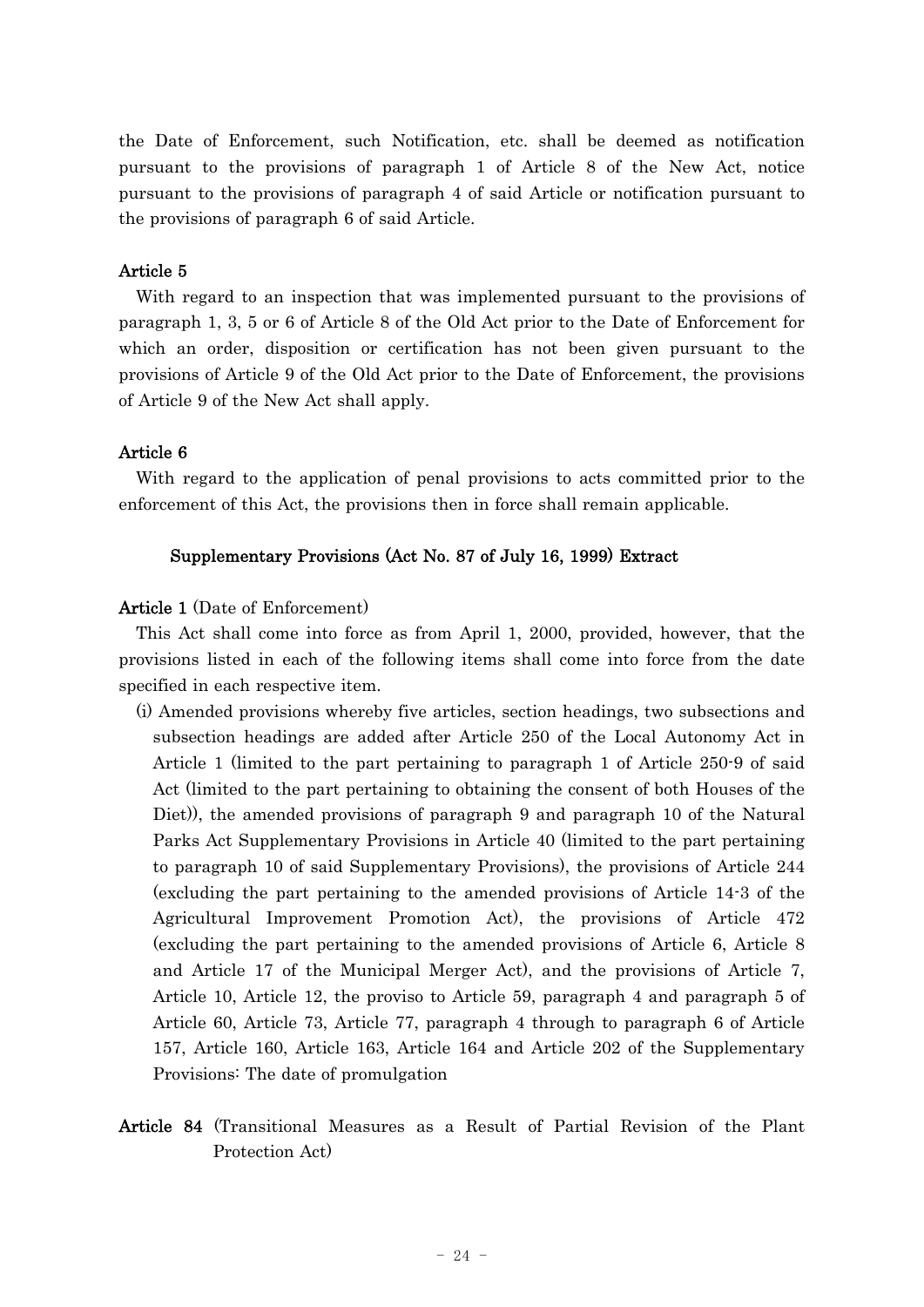- (1) An order for cooperation which was given pursuant to the provisions of paragraph 1 of Article 19 of the Plant Protection Act prior to revision (hereinafter referred to in this Article as the "Old Plant Protection Act") pursuant to the provisions of Article 254 prior to the date of enforcement shall be deemed as an instruction given pursuant to the provision of paragraph 1 of Article 19 of the Plant Protection Act after revision (hereinafter referred to in this Article as the "New Plant Protection Act") pursuant to the provisions of Article 254.
- (2) An approval which was given pursuant to the provisions of paragraph 4 of Article 24 of the Old Plant Protection Act prior to the date of enforcement, or an application for approval which is actually made at the time of enforcement of this Act pursuant to the provisions of said paragraph, shall be deemed as a consent or application for consultation respectively which are pursuant to the provisions of paragraph 4 of Article 24 of the New Plant Protection Act.

# Article 159 (Office Work of the National Government, etc.)

In addition to what is provided for in respective laws prior to the revision by this Act, office work of the national government, other local governments or other public bodies (which are referred to as the "Office Work of the National Government, etc." in Article 161 of the Supplementary Provisions) that were administrated or enforced by organs of local governments prior to the enforcement of this Act pursuant to the provision of laws or a Cabinet Order based on such laws shall be treated by the local government as office work of such local government pursuant to laws or a Cabinet Order based on such laws after the enforcement of this Act.

### Article 160 (Transitional Measures for Disposition or Application, etc.)

(1) Dispositions such as permission and other acts rendered prior to the enforcement of this Act (with regard to provisions listed in each item of Article 1 of the Supplementary Provisions: each relevant provision; the same shall apply in this Article and Article 163 of the Supplementary Provisions) pursuant to the provisions of respective laws prior to the revision (hereinafter referred to in this Article as the "Acts of Disposition, etc."), or applications for permission or other acts that are actually made at the time of enforcement of this Act pursuant to the provision of respective laws prior to the revision (hereinafter referred to in this Article as the "Acts of Application, etc.") for which different persons will undertake the administrative affairs pertaining to such acts on the date of enforcement of this Act, shall be deemed as the Acts of Disposition, etc. or the Acts of Application, etc. that are made pursuant to the corresponding provisions of respective laws after the revision in respect of the application of respective laws after the revision on and after the date of enforcement of this Act, except for those provided for in the provisions of Article 2 through to the preceding Article of the Supplementary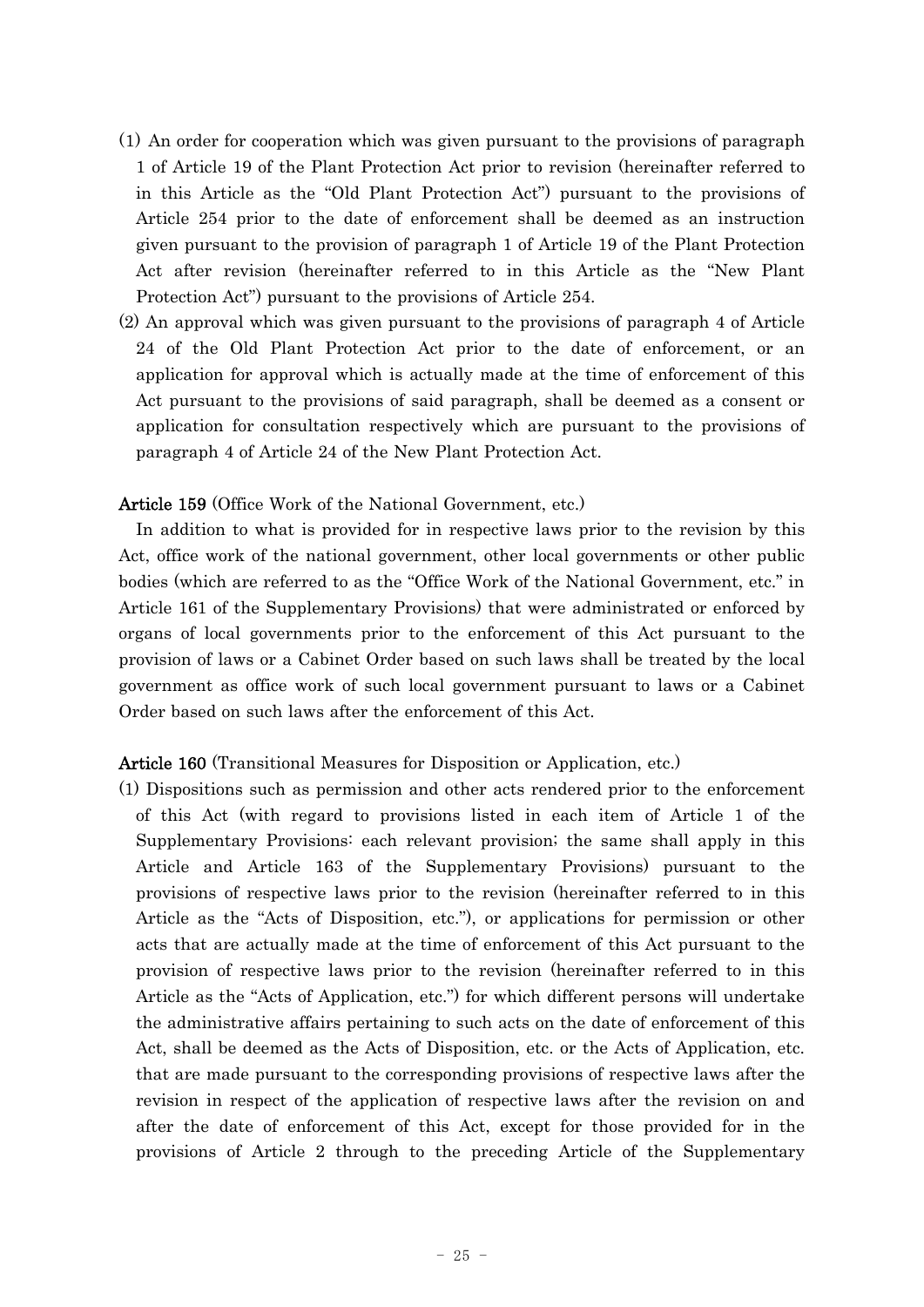Provisions or in the provision for transitional measures of respective laws (including orders based on these laws) after the revision.

(2) Matters for which procedures such as reports, notification, submissions and others have to be made to the organs of national government or local government prior to the enforcement of this Act pursuant to the provisions of respective laws prior to the revision, but for which such procedures have not been made prior to the enforcement of this Act shall be deemed, in addition to those for which separate provisions are provided in this Act and Cabinet Orders based on it, as the matters for which reports, notification, submissions and others shall be made to the relevant organs of national government or local government pursuant to the corresponding provisions of respective laws after the revision, but for which such procedures have not been made, and the provisions of respective laws revised by this Act shall apply to them.

# Article 161 (Transitional Measures for Appeal)

- (1) With regard to appeals, in accordance with the Administrative Appeal Act, against dispositions pertaining to the Office Work of the National Government, etc. that were rendered prior to the date of enforcement and for which a higher administrative agency set forth in said Act (hereinafter referred to in this Article as the "Higher Administrative Agency") existed above the administrative agency that rendered such disposition (hereinafter referred to in this Article as the "Disposing Agency") prior to the date of enforcement, the Higher Administrative Agency shall be deemed to exist above such Disposing Agency continuously on and after the date of enforcement, and the provisions of the Administrative Appeal Act shall apply. In this case, the administrative agency that is deemed as the Higher Administrative Agency above such Disposing Agency shall be the administrative agency that was the Higher Administrative Agency above such Disposing Agency prior to the date of enforcement.
- (2) In the case of the preceding paragraph, if the administrative agency that is deemed as the Higher Administrative Agency is an organ of the local government, office work to be treated by such organ pursuant to the provision of the Administrative Appeal Act shall be No. 1 statutory entrusted office work set forth in item (i) of paragraph 9 of Article 2 of the New Local Autonomy Act.

# Article 162 (Transitional Measures for Fees)

With regard to fees to be paid prior to the date of enforcement pursuant to the provision of respective laws prior to the revision by this Act (including orders based on them), the provisions then in force shall remain applicable, in addition to those for which separate provisions exist in this Act and Cabinet Orders based on it.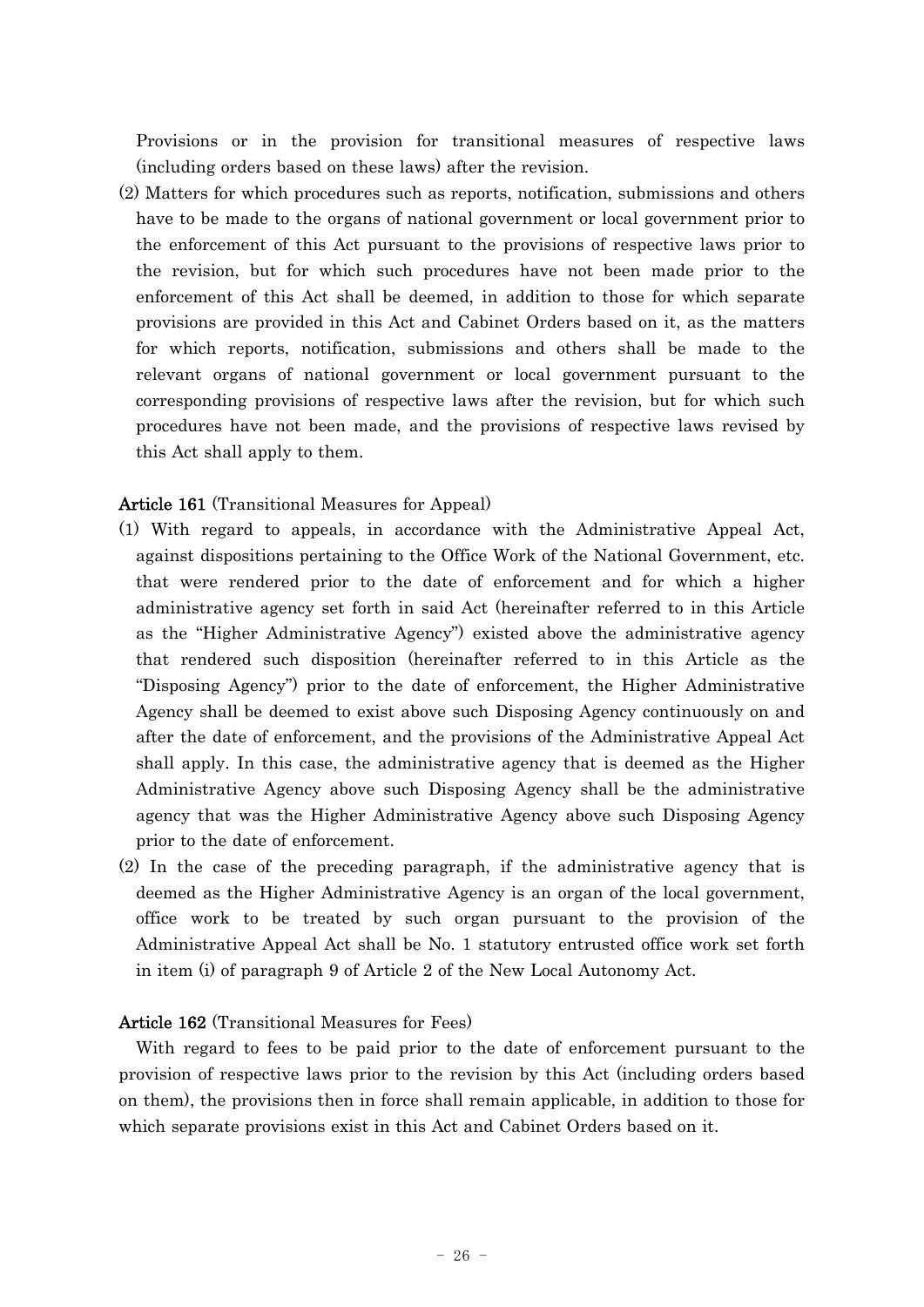### Article 163 (Transitional Measures for Penal Provisions)

With regard to the application of penal provisions to acts committed prior to the enforcement of this Act, the provisions then in force shall remain applicable.

Article 164 (Delegation to Cabinet Order for Other Transitional Measures)

(1) In addition to what is provided for in these Supplementary Provisions, transitional measures (including transitional measures for penal provisions) that become necessary as a result of the enforcement of this Act shall be prescribed by a Cabinet Order.

# Article 250 (Review)

As well as striving to ensure that, as far as possible, the No. 1 statutory entrusted office work set forth in item (i) of paragraph 9 of Article 2 of the New Local Autonomy Act has not been newly established, those listed in Appended Table 1 of the New Local Autonomy Act and those indicated in Cabinet Orders based on said Act shall be subjected to review and appropriately revised at suitable times, from the viewpoint of promoting regional devolution.

# Article 251

To enable local governments to execute their office work and projects autonomously and independently, the national government shall, while taking account of trends in financial circumstances, review means of enhancing and securing local tax revenues in accordance with the distribution of roles between the national and local governments, and shall take necessary measures based on the results thereof.

# Supplementary Provisions (Act No. 160 of December 22, 1999) Extract

### Article 1 (Date of Enforcement)

This Act (excluding Articles 2 and 3) shall come into force as from January 6, 2001.

### Supplementary Provisions (Act No. 184 of December 22, 1999) Extract

### Article 1 (Date of Enforcement)

This Act shall come into force as from January 6, 2001; however, the provisions of paragraph 2 of Article 10 and Articles 7 through to Articles 9 of the Supplementary Provisions shall come into force as from the date specified by a Cabinet Order within a period not exceeding six months from said date.

# Supplementary Provisions (Act No. 100 of July 31, 2002)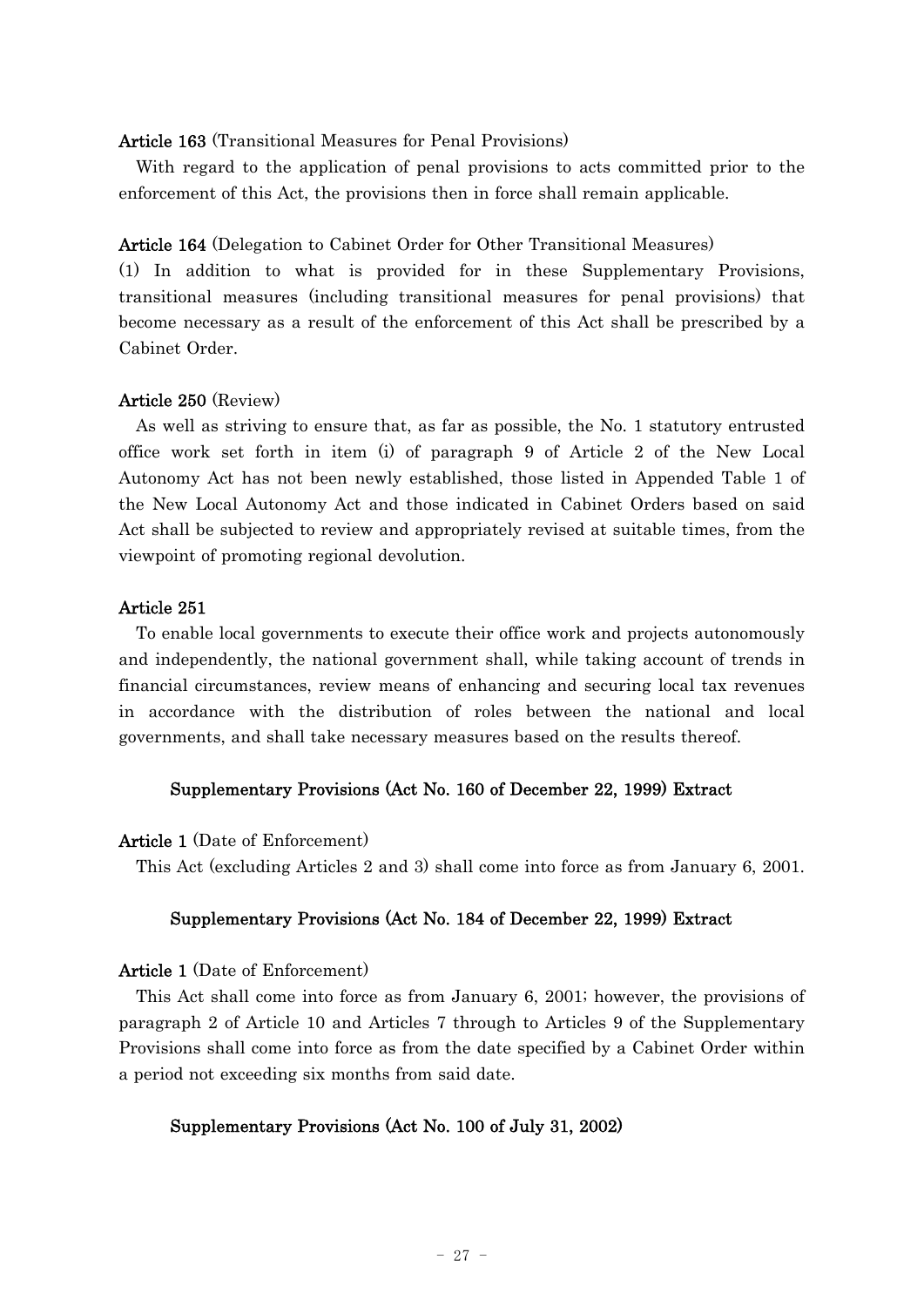### Article 1 (Date of Enforcement)

This Act shall come into force as from the date of enforcement of the Act Concerning Service of Correspondence by Private Proprietors (Act No. 99 of 2002).

### Article 2 (Transitional Measures for Penal Provisions)

With regard to the application of penal provisions to acts committed prior to the enforcement of this Act, the provisions then in force shall remain applicable.

### Article 3 (Delegation to Cabinet Order for Other Transitional Measures)

In addition to what is provided for in the preceding Article, necessary transitional measures concerning the enforcement of this Act shall be prescribed by a Cabinet Order.

### Supplementary Provisions (Act No. 152 of December 13, 2002) Extract

# Article 1 (Date of Enforcement)

This Act shall come into force as from the date of enforcement of the Act Concerning Use of Technology for Information and Communication in Administrative Procedures, etc. (Act No. 151 of 2002).

### Article 4 (Transitional Measures for Penal Provisions)

With regard to the application of penal provisions to acts committed prior to the enforcement of this Act, the provisions then in force shall remain applicable.

### Article 5 (Delegation to Cabinet Order for Other Transitional Measures)

In addition to what is provided for in the preceding three Articles, transitional measures necessary for the enforcement of this Act shall be prescribed by a Cabinet Order.

### Supplementary Provisions (Act No. 19 of March 31, 2004)

This Act shall come into force as from April 1, 2004.

# Supplementary Provisions (Act No. 84 of June 9, 2004) Extract

# Article 1 (Date of Enforcement)

This Act shall come into force as from the date specified by a Cabinet Order within a period not exceeding one year from the day of promulgation.

# Article 50 (Review)